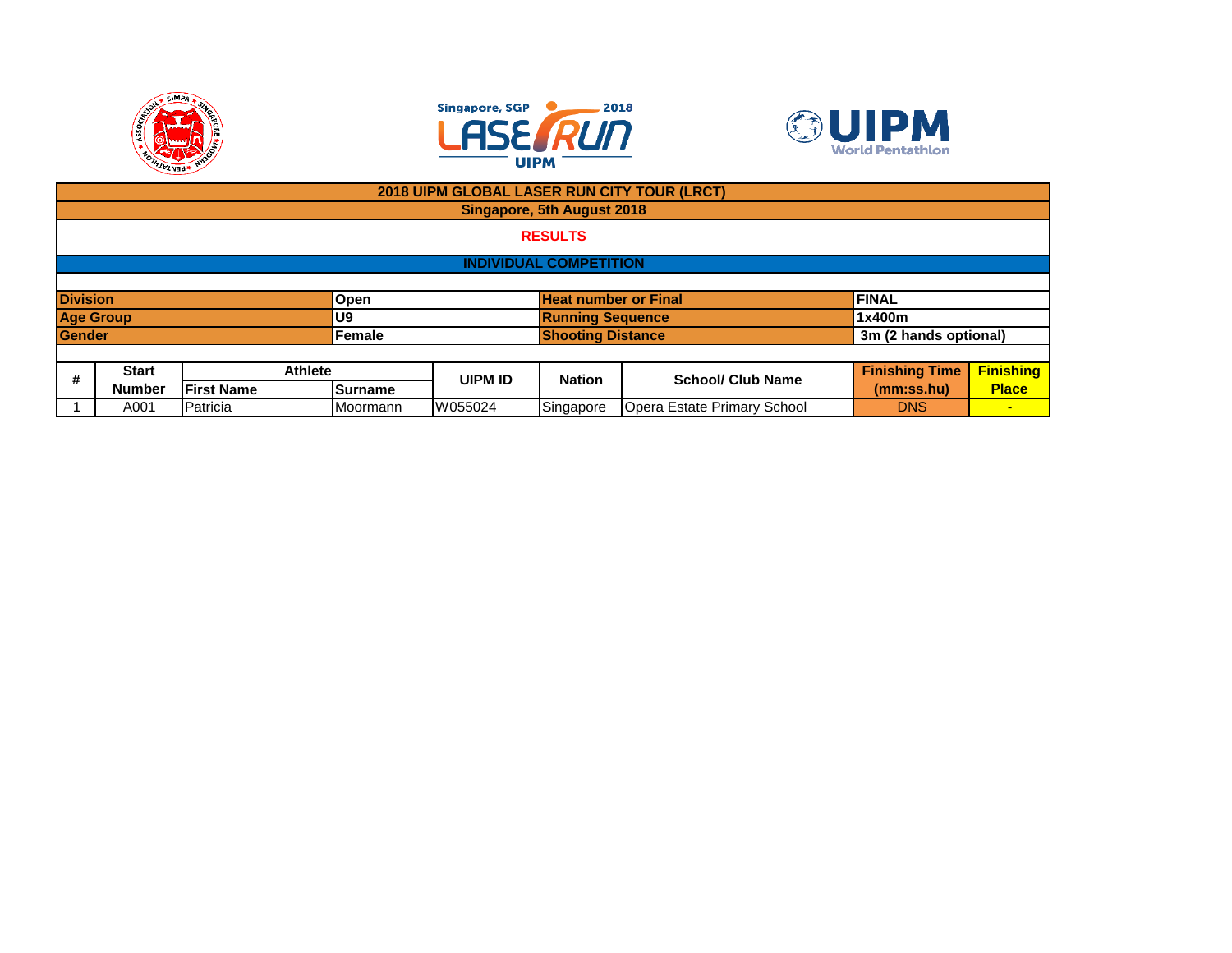





|                 |                                                   |                   |                | 2018 UIPM GLOBAL LASER RUN CITY TOUR (LRCT) |                                   |                          |                       |                  |  |  |
|-----------------|---------------------------------------------------|-------------------|----------------|---------------------------------------------|-----------------------------------|--------------------------|-----------------------|------------------|--|--|
|                 |                                                   |                   |                |                                             | <b>Singapore, 5th August 2018</b> |                          |                       |                  |  |  |
|                 | <b>RESULTS</b>                                    |                   |                |                                             |                                   |                          |                       |                  |  |  |
|                 | <b>INDIVIDUAL COMPETITION</b>                     |                   |                |                                             |                                   |                          |                       |                  |  |  |
|                 |                                                   |                   |                |                                             |                                   |                          |                       |                  |  |  |
| <b>Division</b> |                                                   |                   | Open           | <b>Heat number or Final</b>                 |                                   |                          | <b>FINAL</b>          |                  |  |  |
|                 | <b>Age Group</b>                                  |                   | U9             |                                             | <b>Running Sequence</b>           |                          | 1x400m                |                  |  |  |
| <b>Gender</b>   |                                                   |                   | <b>Male</b>    | <b>Shooting Distance</b>                    |                                   |                          | 3m (2 hands optional) |                  |  |  |
|                 |                                                   |                   |                |                                             |                                   |                          |                       |                  |  |  |
| #               | <b>Start</b>                                      |                   | <b>Athlete</b> | <b>UIPM ID</b>                              | <b>Nation</b>                     | <b>School/ Club Name</b> | <b>Finishing Time</b> | <b>Finishing</b> |  |  |
|                 | <b>Number</b>                                     | <b>First Name</b> | Surname        |                                             |                                   |                          | (mm:ss.hu)            | <b>Place</b>     |  |  |
|                 | <b>B001</b>                                       | Ethan             | Goh            | M054325                                     | Singapore                         |                          | 2:33.63               |                  |  |  |
|                 | S/O Darjeet Singh<br><b>Ryanpal Singh</b><br>B002 |                   |                | M055094                                     | Singapore                         |                          | 2:51.10               | 2 <sub>1</sub>   |  |  |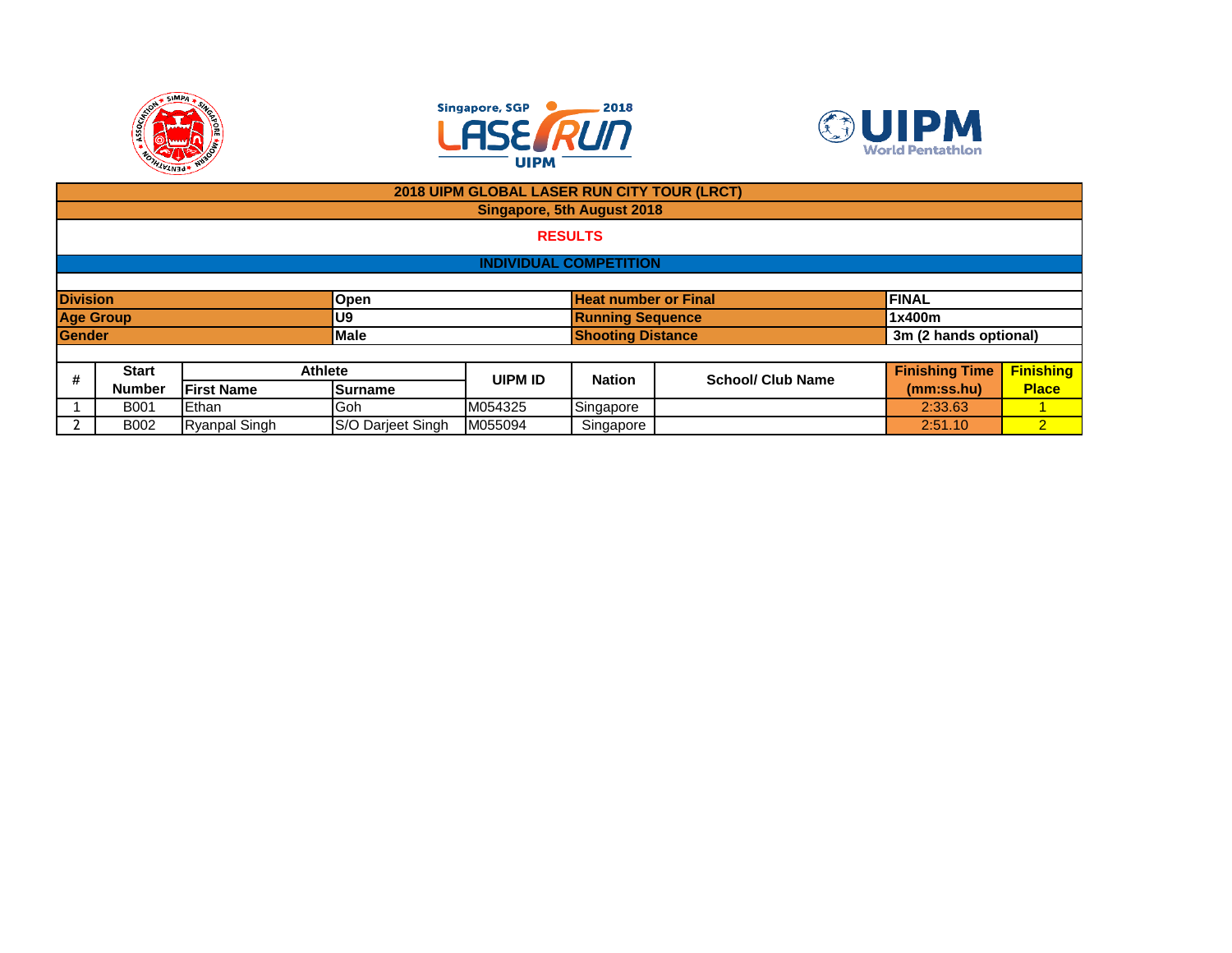





|                  | 2018 UIPM GLOBAL LASER RUN CITY TOUR (LRCT)                     |                |          |         |                               |                                          |                       |                  |  |  |  |  |
|------------------|-----------------------------------------------------------------|----------------|----------|---------|-------------------------------|------------------------------------------|-----------------------|------------------|--|--|--|--|
|                  |                                                                 |                |          |         | Singapore, 5th August 2018    |                                          |                       |                  |  |  |  |  |
|                  | <b>RESULTS</b>                                                  |                |          |         |                               |                                          |                       |                  |  |  |  |  |
|                  |                                                                 |                |          |         | <b>INDIVIDUAL COMPETITION</b> |                                          |                       |                  |  |  |  |  |
|                  |                                                                 |                |          |         |                               |                                          |                       |                  |  |  |  |  |
|                  | <b>Division</b><br><b>Heat number or Final</b><br>FINAL<br>Open |                |          |         |                               |                                          |                       |                  |  |  |  |  |
| <b>Age Group</b> |                                                                 |                | U11      |         | <b>Running Sequence</b>       |                                          | 2x400m                |                  |  |  |  |  |
| <b>Gender</b>    |                                                                 |                | Female   |         | <b>Shooting Distance</b>      |                                          | 3m (2 hands optional) |                  |  |  |  |  |
|                  |                                                                 |                |          |         |                               |                                          |                       |                  |  |  |  |  |
| #                | <b>Start</b>                                                    | <b>Athlete</b> |          | UIPM ID | <b>Nation</b>                 | <b>School/ Club Name</b>                 | <b>Finishing Time</b> | <b>Finishing</b> |  |  |  |  |
|                  | <b>Number</b>                                                   |                | Surname  |         |                               |                                          | (mm:ss.hu)            | <b>Place</b>     |  |  |  |  |
|                  | C <sub>0</sub> 02                                               | Kyra           | Seow     | W049406 | Singapore                     |                                          | 3:39.20               |                  |  |  |  |  |
| 2                | C <sub>001</sub>                                                | Ashley-mae     | Harrison | W053020 | Singapore                     | Gloab Indian International School (GIIS) | 4:07.66               | $\overline{2}$   |  |  |  |  |
| 3                | Trisha<br>Toh<br>W055034<br>Singapore<br>C <sub>003</sub>       |                |          |         |                               |                                          | 5:27.87               | 3 <sup>1</sup>   |  |  |  |  |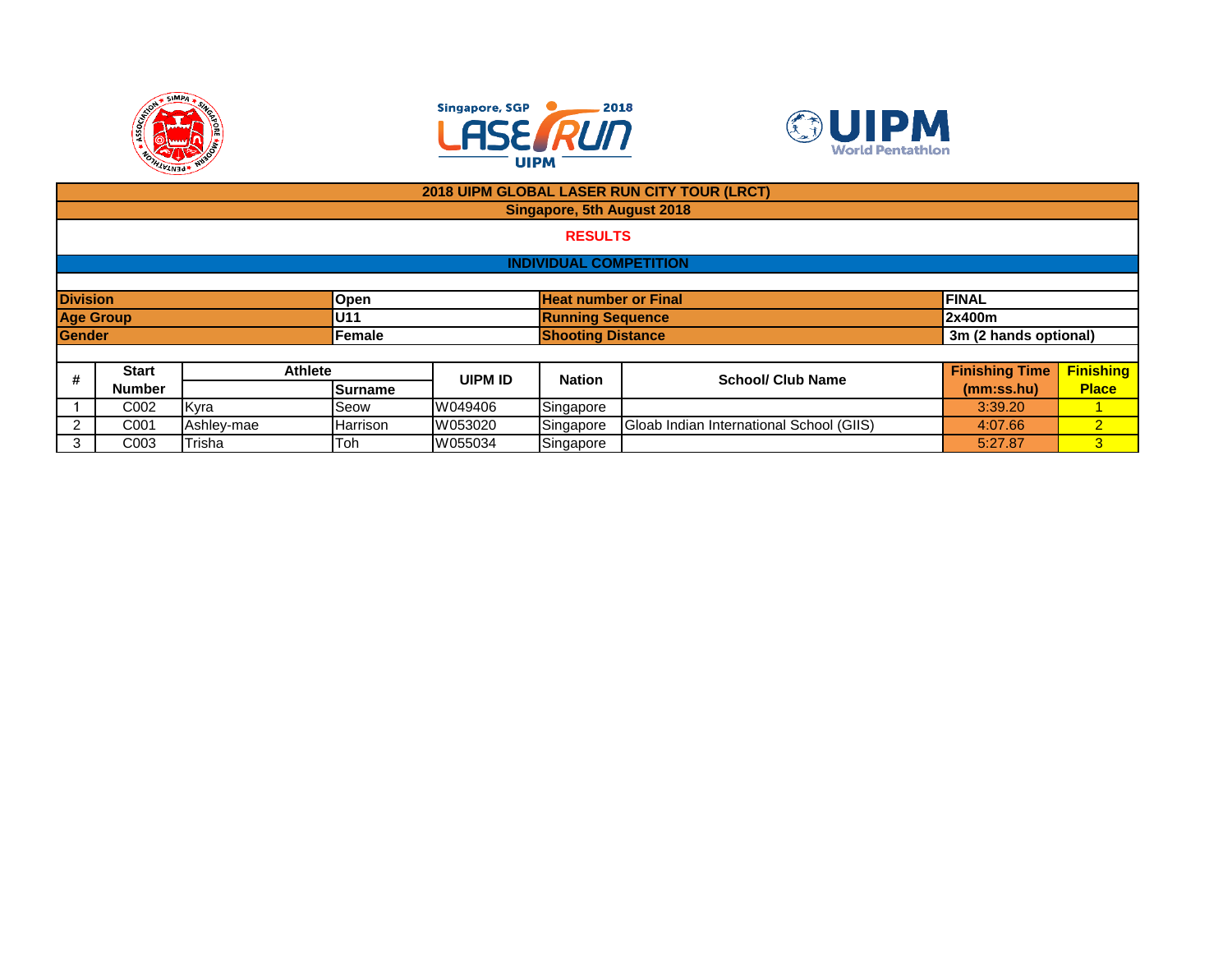





|                  | 2018 UIPM GLOBAL LASER RUN CITY TOUR (LRCT)                                                        |                   |             |                |                            |                             |                       |                       |  |  |  |  |
|------------------|----------------------------------------------------------------------------------------------------|-------------------|-------------|----------------|----------------------------|-----------------------------|-----------------------|-----------------------|--|--|--|--|
|                  |                                                                                                    |                   |             |                | Singapore, 5th August 2018 |                             |                       |                       |  |  |  |  |
|                  | <b>RESULTS</b>                                                                                     |                   |             |                |                            |                             |                       |                       |  |  |  |  |
|                  | <b>INDIVIDUAL COMPETITION</b>                                                                      |                   |             |                |                            |                             |                       |                       |  |  |  |  |
|                  |                                                                                                    |                   |             |                |                            |                             |                       |                       |  |  |  |  |
|                  | <b>Division</b><br><b>Heat number or Final</b><br>FINAL<br>Open                                    |                   |             |                |                            |                             |                       |                       |  |  |  |  |
| <b>Age Group</b> |                                                                                                    |                   | U11         |                | <b>Running Sequence</b>    |                             | 2x400m                |                       |  |  |  |  |
| <b>Gender</b>    |                                                                                                    |                   | <b>Male</b> |                | <b>Shooting Distance</b>   |                             |                       | 3m (2 hands optional) |  |  |  |  |
|                  |                                                                                                    |                   |             |                |                            |                             |                       |                       |  |  |  |  |
| #                | <b>Start</b>                                                                                       | <b>Athlete</b>    |             | <b>UIPM ID</b> | <b>Nation</b>              | <b>School/ Club Name</b>    | <b>Finishing Time</b> | <b>Finishing</b>      |  |  |  |  |
|                  | <b>Number</b>                                                                                      | <b>First Name</b> | Surname     |                |                            |                             | (mm:ss.hu)            | <b>Place</b>          |  |  |  |  |
|                  | M053026<br>Ezig Altamis<br>Sadali<br>D <sub>001</sub>                                              |                   |             | Singapore      | Tanjong Katong Primary     | <b>DNS</b>                  | $\blacksquare$        |                       |  |  |  |  |
|                  | D <sub>002</sub>                                                                                   | Mark              | Moormann    | M055022        | Singapore                  | Opera Estate Primary School | <b>DNS</b>            |                       |  |  |  |  |
| 3                | Opera Estate Primary School<br>M055023<br>Singapore<br><b>Moormann</b><br>D <sub>003</sub><br>Luka |                   |             |                |                            |                             | <b>DNS</b>            |                       |  |  |  |  |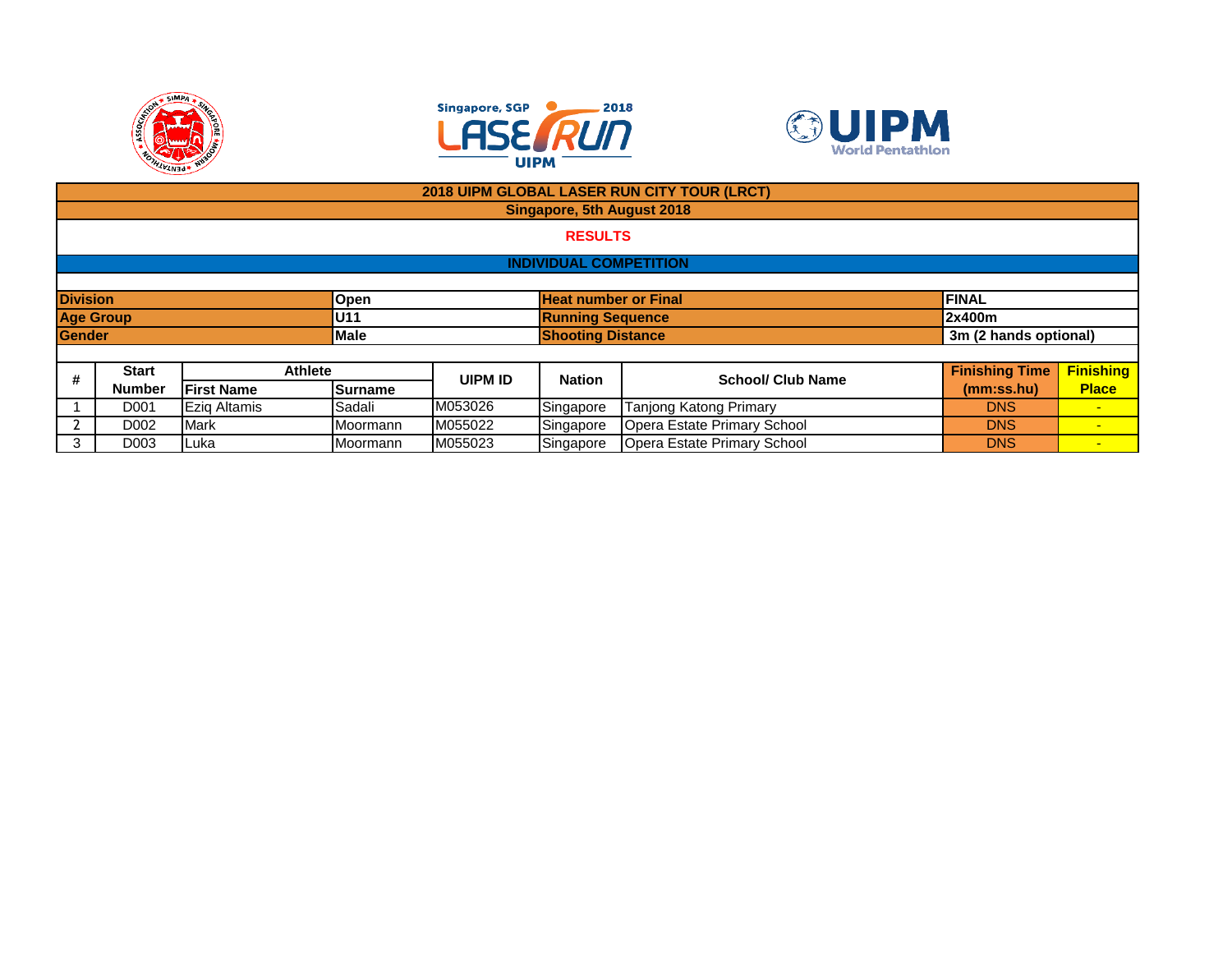





|                 |                               |                   |                 | 2018 UIPM GLOBAL LASER RUN CITY TOUR (LRCT) |                             |             |                          |                       |                  |  |
|-----------------|-------------------------------|-------------------|-----------------|---------------------------------------------|-----------------------------|-------------|--------------------------|-----------------------|------------------|--|
|                 |                               |                   |                 |                                             | Singapore, 5th August 2018  |             |                          |                       |                  |  |
|                 | <b>RESULTS</b>                |                   |                 |                                             |                             |             |                          |                       |                  |  |
|                 | <b>INDIVIDUAL COMPETITION</b> |                   |                 |                                             |                             |             |                          |                       |                  |  |
|                 |                               |                   |                 |                                             |                             |             |                          |                       |                  |  |
| <b>Division</b> |                               |                   | <b>Open</b>     |                                             | <b>Heat number or Final</b> |             |                          | FINAL                 |                  |  |
|                 | <b>Age Group</b>              |                   | U <sub>13</sub> |                                             | <b>Running Sequence</b>     |             | 3x400m                   |                       |                  |  |
| Gender          |                               |                   | Female          |                                             | <b>Shooting Distance</b>    |             |                          | 5m                    |                  |  |
|                 |                               |                   |                 |                                             |                             |             |                          |                       |                  |  |
| #               | <b>Start</b>                  | <b>Athlete</b>    |                 | UIPM ID                                     | <b>Nation</b>               |             | <b>School/ Club Name</b> | <b>Finishing Time</b> | <b>Finishing</b> |  |
|                 | <b>Number</b>                 | <b>First Name</b> | Surname         |                                             |                             |             |                          | (mm:ss.hu)            | <b>Place</b>     |  |
|                 | E001<br>Natpapat              |                   | Sanghgio        | W048888                                     | Thailand                    | <b>MPAT</b> |                          | 5:16.83               |                  |  |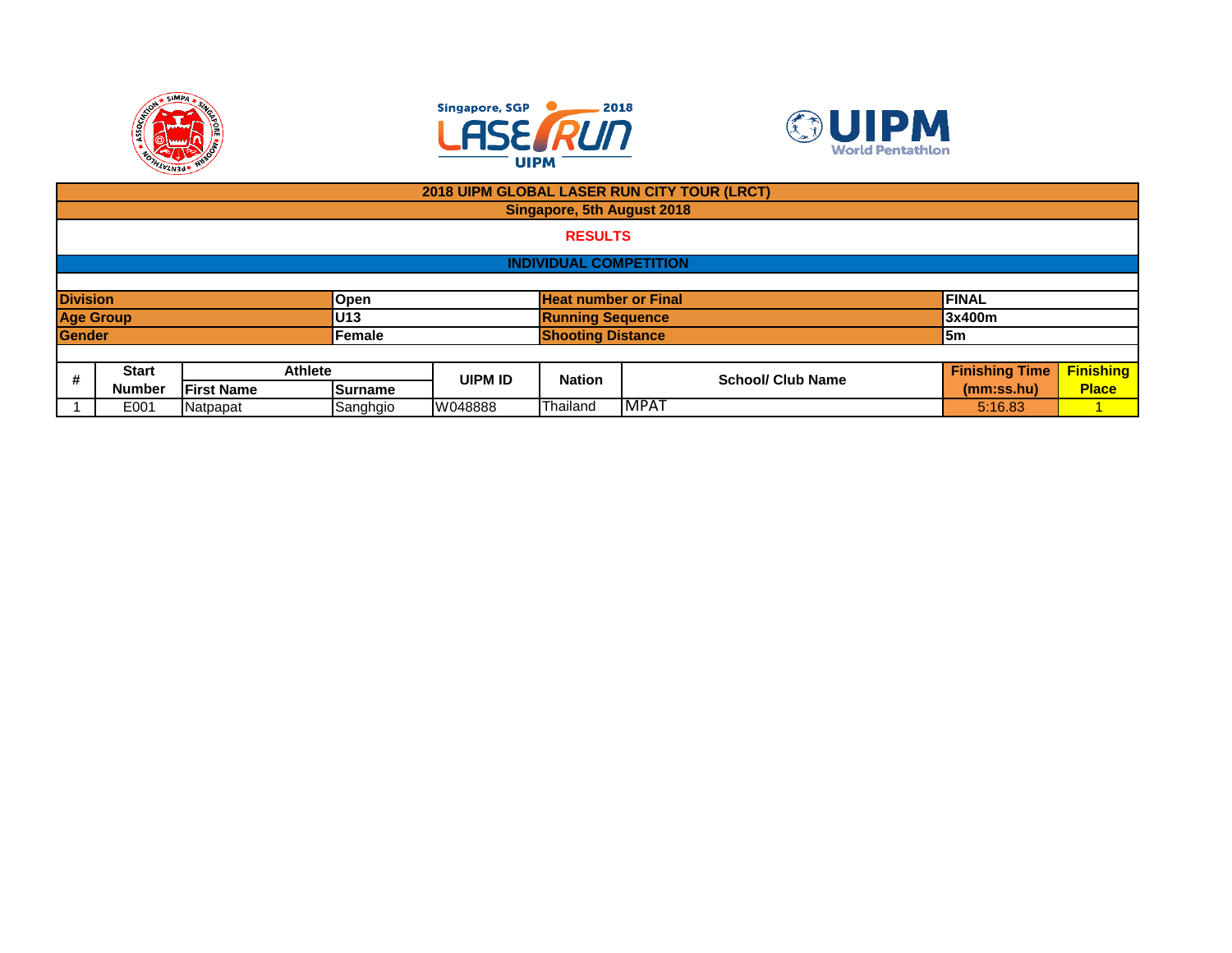





|                                                                        |                               |                       |         |         |                                   | 2018 UIPM GLOBAL LASER RUN CITY TOUR (LRCT) |                       |                  |  |  |  |
|------------------------------------------------------------------------|-------------------------------|-----------------------|---------|---------|-----------------------------------|---------------------------------------------|-----------------------|------------------|--|--|--|
|                                                                        |                               |                       |         |         | <b>Singapore, 5th August 2018</b> |                                             |                       |                  |  |  |  |
|                                                                        |                               |                       |         |         | <b>RESULTS</b>                    |                                             |                       |                  |  |  |  |
|                                                                        |                               |                       |         |         |                                   |                                             |                       |                  |  |  |  |
|                                                                        | <b>INDIVIDUAL COMPETITION</b> |                       |         |         |                                   |                                             |                       |                  |  |  |  |
|                                                                        |                               |                       |         |         |                                   |                                             |                       |                  |  |  |  |
| <b>Division</b><br><b>Heat number or Final</b><br><b>FINAL</b><br>Open |                               |                       |         |         |                                   |                                             |                       |                  |  |  |  |
| <b>Age Group</b><br>U15<br><b>Running Sequence</b>                     |                               |                       |         |         |                                   |                                             |                       |                  |  |  |  |
| <b>Gender</b>                                                          |                               |                       | Female  |         | <b>Shooting Distance</b>          |                                             | 5m                    |                  |  |  |  |
|                                                                        |                               |                       |         |         |                                   |                                             |                       |                  |  |  |  |
| #                                                                      | <b>Start</b>                  | <b>Athlete</b>        |         | UIPM ID | <b>Nation</b>                     | <b>School/ Club Name</b>                    | <b>Finishing Time</b> | <b>Finishing</b> |  |  |  |
|                                                                        | <b>Number</b>                 | <b>First Name</b>     | Surname |         |                                   |                                             | (mm:ss.hu)            | <b>Place</b>     |  |  |  |
|                                                                        | G001                          | Annabel Faith Mei Ern | Tan     | W054308 | Singapore                         | Cedar Girls' Secondary School               | 6:32.13               |                  |  |  |  |
|                                                                        | G004                          | Cadis Qiya            | Soh     | W054311 | Singapore                         | Cedar Girls' Secondary School               | 7:11.23               | $\overline{2}$   |  |  |  |
| 3                                                                      | G003                          | Valencia              | Tan     | W054310 | Singapore                         | Cedar Girls' Secondary School               | 7:44.62               | 3                |  |  |  |
| 4                                                                      | G002                          | Ena                   | Ota     | W054309 | Singapore                         | Cedar Girls' Secondary School               | 7:53.64               | $\overline{4}$   |  |  |  |
| 5                                                                      | G005                          | Yasmin                | Seah    | W054312 | Singapore                         | Cedar Girls' Secondary School               | 8:02.72               | $5\overline{)}$  |  |  |  |
| <sub>0</sub>                                                           | G006                          | Rei Han               | Lim     | W054313 | Singapore                         | Cedar Girls' Secondary School               | 8:20.27               | 6                |  |  |  |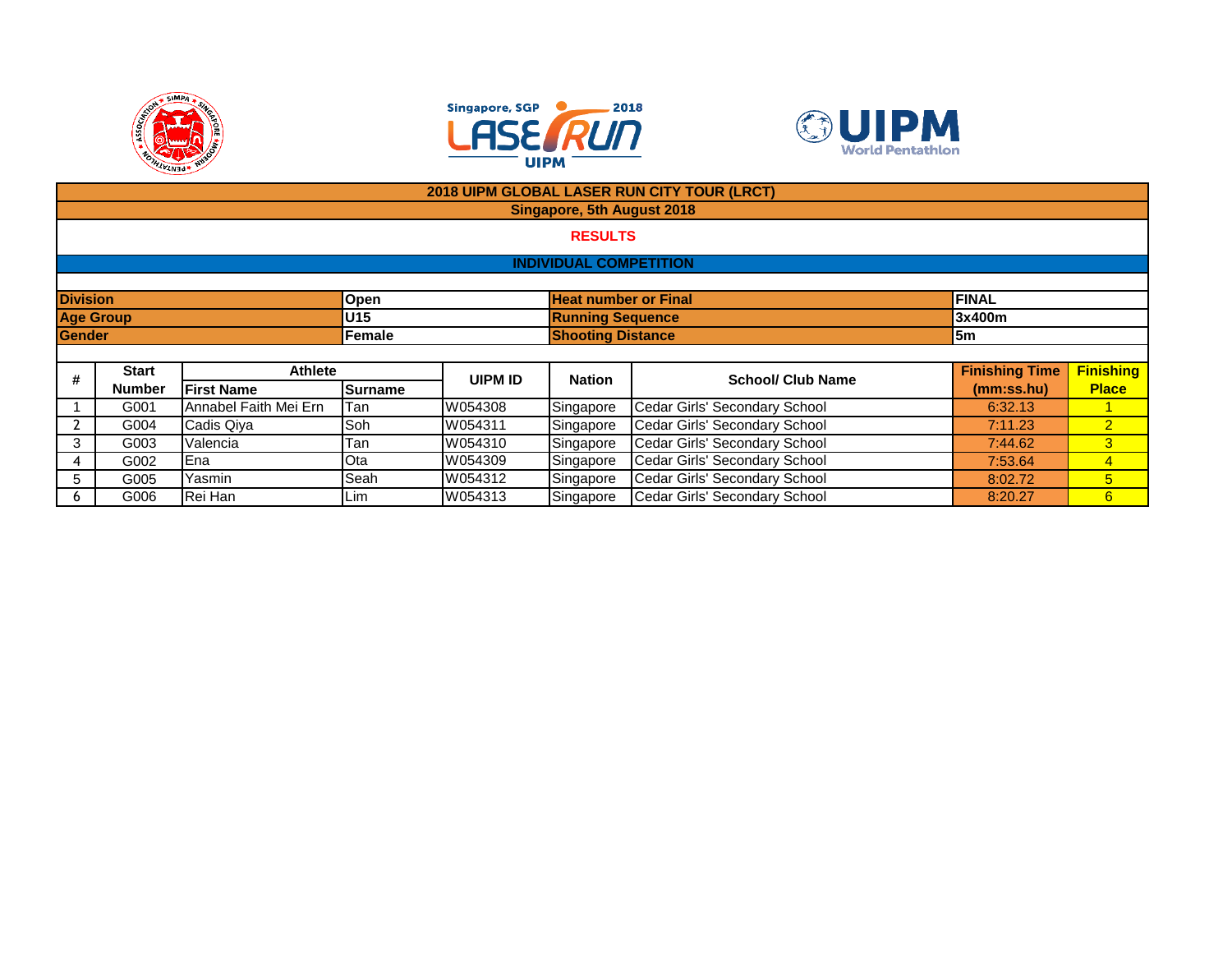





|                                                                                                                             |                                                                        |                    |                |         |                               | 2018 UIPM GLOBAL LASER RUN CITY TOUR (LRCT) |            |                  |  |  |
|-----------------------------------------------------------------------------------------------------------------------------|------------------------------------------------------------------------|--------------------|----------------|---------|-------------------------------|---------------------------------------------|------------|------------------|--|--|
|                                                                                                                             |                                                                        |                    |                |         | Singapore, 5th August 2018    |                                             |            |                  |  |  |
|                                                                                                                             |                                                                        |                    |                |         | <b>RESULTS</b>                |                                             |            |                  |  |  |
|                                                                                                                             |                                                                        |                    |                |         | <b>INDIVIDUAL COMPETITION</b> |                                             |            |                  |  |  |
|                                                                                                                             |                                                                        |                    |                |         |                               |                                             |            |                  |  |  |
|                                                                                                                             | <b>Division</b><br><b>Heat number or Final</b><br><b>FINAL</b><br>Open |                    |                |         |                               |                                             |            |                  |  |  |
|                                                                                                                             | <b>Age Group</b>                                                       |                    | U15            |         | <b>Running Sequence</b>       |                                             | 3x400m     |                  |  |  |
| Gender                                                                                                                      |                                                                        |                    | <b>Male</b>    |         | <b>Shooting Distance</b>      |                                             | l5m        |                  |  |  |
|                                                                                                                             |                                                                        |                    |                |         |                               |                                             |            |                  |  |  |
| <b>Finishing Time</b><br><b>Athlete</b><br><b>Start</b><br>#<br><b>School/ Club Name</b><br><b>UIPM ID</b><br><b>Nation</b> |                                                                        |                    |                |         |                               |                                             |            | <b>Finishing</b> |  |  |
|                                                                                                                             | <b>Number</b>                                                          | <b>IFirst Name</b> | <b>Surname</b> |         |                               |                                             | (mm:ss.hu) | <b>Place</b>     |  |  |
|                                                                                                                             | H <sub>0</sub> 02                                                      | Nitipoom           | Khotsaeng      | M048890 | Thailand                      | <b>MPAT</b>                                 | 5:07.77    |                  |  |  |
| 2                                                                                                                           | H001                                                                   | Gabriel Han Xiang  | Tang           | M054326 | Singapore                     |                                             | 6:47.23    | $\overline{2}$   |  |  |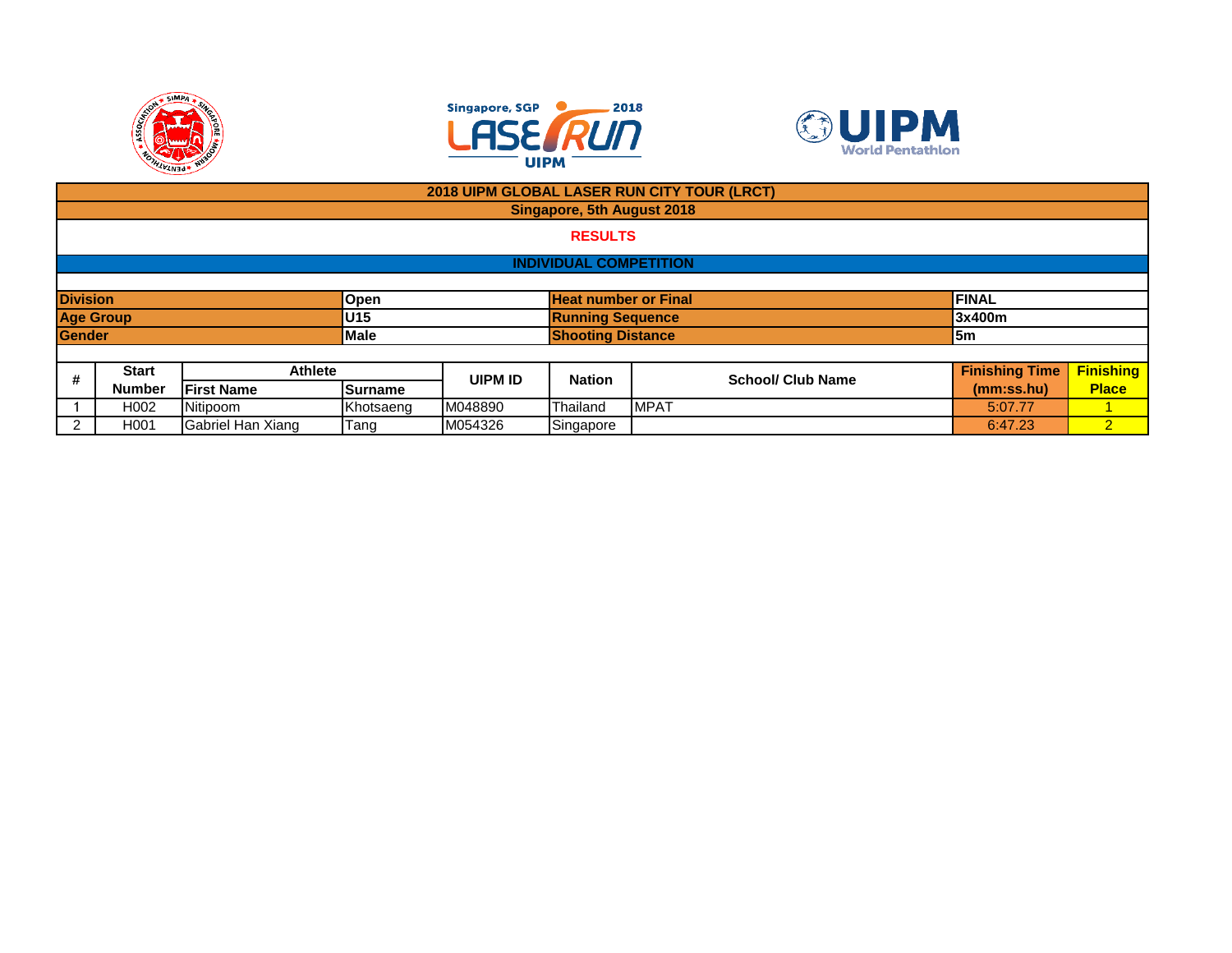





|                  | 2018 UIPM GLOBAL LASER RUN CITY TOUR (LRCT)                                  |                   |                |                |                            |                             |                       |                  |  |  |  |  |
|------------------|------------------------------------------------------------------------------|-------------------|----------------|----------------|----------------------------|-----------------------------|-----------------------|------------------|--|--|--|--|
|                  |                                                                              |                   |                |                | Singapore, 5th August 2018 |                             |                       |                  |  |  |  |  |
|                  | <b>RESULTS</b>                                                               |                   |                |                |                            |                             |                       |                  |  |  |  |  |
|                  | <b>INDIVIDUAL COMPETITION</b>                                                |                   |                |                |                            |                             |                       |                  |  |  |  |  |
|                  |                                                                              |                   |                |                |                            |                             |                       |                  |  |  |  |  |
|                  | <b>Division</b><br><b>Heat number or Final</b><br><b>FINAL</b><br>Open       |                   |                |                |                            |                             |                       |                  |  |  |  |  |
| <b>Age Group</b> |                                                                              |                   | <b>U17</b>     |                | <b>Running Sequence</b>    |                             | 4x400m                |                  |  |  |  |  |
| <b>Gender</b>    |                                                                              |                   | Female         |                | <b>Shooting Distance</b>   |                             | l5m                   |                  |  |  |  |  |
|                  |                                                                              |                   |                |                |                            |                             |                       |                  |  |  |  |  |
| #                | <b>Start</b>                                                                 | <b>Athlete</b>    |                | <b>UIPM ID</b> | <b>Nation</b>              | <b>School/ Club Name</b>    | <b>Finishing Time</b> | <b>Finishing</b> |  |  |  |  |
|                  | <b>Number</b>                                                                | <b>First Name</b> | <b>Surname</b> |                |                            |                             | (mm:ss.hu)            | <b>Place</b>     |  |  |  |  |
|                  | 1002                                                                         | Khar Ann          | Chin           | W055001        | Singapore                  |                             | 9:47.94               |                  |  |  |  |  |
|                  | 1003                                                                         | Ayeisha           | Johnstone      | W055076        | Singapore                  | Outram Secondary / Climbing | 11:33.65              | $\mathcal{P}$    |  |  |  |  |
| 3                | Modern Pentathlon Malaysia<br>Malaysia<br>Kei San<br>W048892<br>1001<br>Yong |                   |                |                |                            |                             | 14:32.86              | 3 <sup>1</sup>   |  |  |  |  |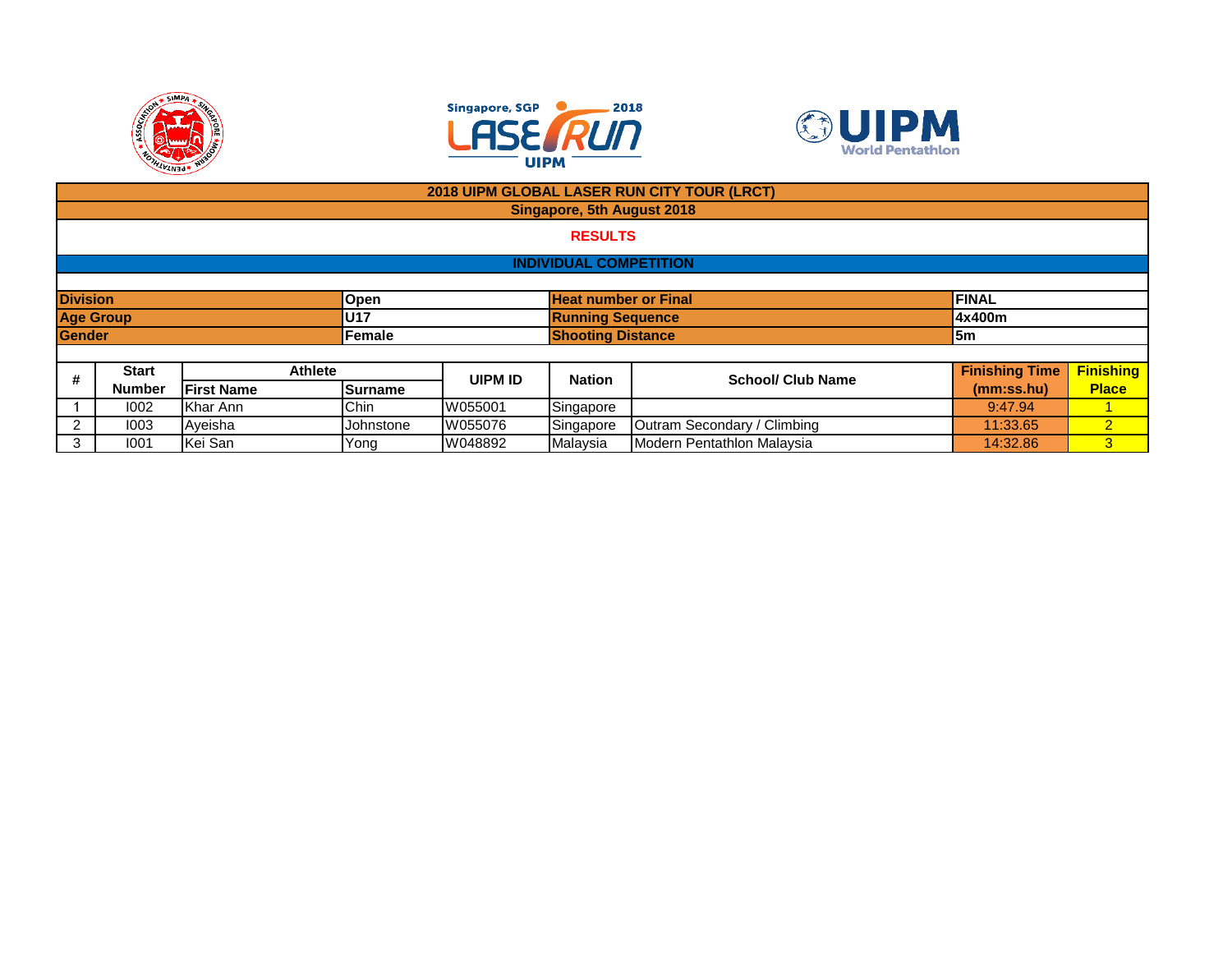





| 2018 UIPM GLOBAL LASER RUN CITY TOUR (LRCT) |                                                        |                   |           |                |                               |                             |                       |                  |  |  |  |  |
|---------------------------------------------|--------------------------------------------------------|-------------------|-----------|----------------|-------------------------------|-----------------------------|-----------------------|------------------|--|--|--|--|
| Singapore, 5th August 2018                  |                                                        |                   |           |                |                               |                             |                       |                  |  |  |  |  |
|                                             | <b>RESULTS</b>                                         |                   |           |                |                               |                             |                       |                  |  |  |  |  |
|                                             |                                                        |                   |           |                | <b>INDIVIDUAL COMPETITION</b> |                             |                       |                  |  |  |  |  |
|                                             |                                                        |                   |           |                |                               |                             |                       |                  |  |  |  |  |
| <b>Division</b>                             |                                                        |                   | Open      |                | <b>Heat number or Final</b>   |                             | <b>FINAL</b>          |                  |  |  |  |  |
| <b>Age Group</b>                            |                                                        |                   | U17       |                | <b>Running Sequence</b>       |                             | 4x400m                |                  |  |  |  |  |
| Gender                                      |                                                        |                   | Male      |                | <b>Shooting Distance</b>      | 5m                          |                       |                  |  |  |  |  |
|                                             |                                                        |                   |           |                |                               |                             |                       |                  |  |  |  |  |
| #                                           | <b>Start</b>                                           |                   | Athlete   | <b>UIPM ID</b> | <b>Nation</b>                 | <b>School/ Club Name</b>    | <b>Finishing Time</b> | <b>Finishing</b> |  |  |  |  |
|                                             | <b>Number</b>                                          | <b>First Name</b> | Surname   |                |                               |                             | (mm:ss.hu)            | <b>Place</b>     |  |  |  |  |
|                                             | J004                                                   | Chittawan         | Thimthong | M052043        | Thailand                      | <b>MPAT</b>                 | 6:43.09               | 1                |  |  |  |  |
| 2                                           | J003                                                   | Adisak            | Maneechot | M046571        | Thailand                      | <b>MPAT</b>                 | 7:05.15               | $\overline{2}$   |  |  |  |  |
|                                             | Muhammad Hairul Nazwa<br>lan Izree<br>J <sub>001</sub> |                   |           | M044950        | Singapore                     | Triadventure                | 7:31.24               | 3                |  |  |  |  |
|                                             | J002                                                   | Jun Han           | Pang      | M043275        | Malaysia                      | Modern Pentathlon Malaysia  | 8:31.47               | $5\overline{)}$  |  |  |  |  |
| 5                                           | J005                                                   | Jarrell           | Soh       | M055077        | Singapore                     | Outram Secondary / Climbing | 8:52.81               | 6                |  |  |  |  |
| 6                                           | 000                                                    | Luke              | Goh       | M055078        | Singapore                     | Outram Secondary / Climbing | <b>DNF</b>            | $\sim$           |  |  |  |  |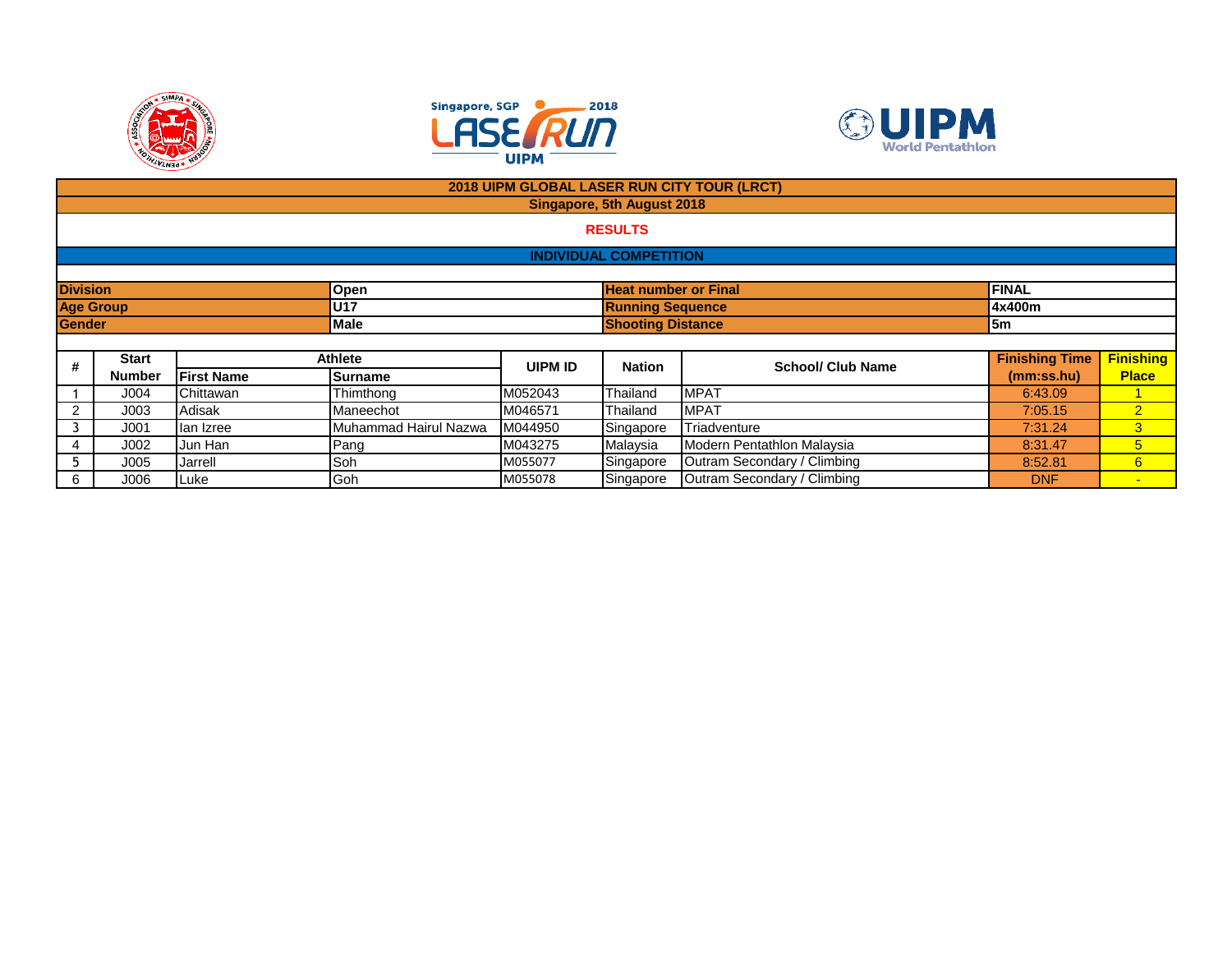





|                                                                        |                  |                   |         | 2018 UIPM GLOBAL LASER RUN CITY TOUR (LRCT) |                          |                               |                       |                  |  |  |  |
|------------------------------------------------------------------------|------------------|-------------------|---------|---------------------------------------------|--------------------------|-------------------------------|-----------------------|------------------|--|--|--|
| Singapore, 5th August 2018                                             |                  |                   |         |                                             |                          |                               |                       |                  |  |  |  |
| <b>RESULTS</b>                                                         |                  |                   |         |                                             |                          |                               |                       |                  |  |  |  |
| <b>INDIVIDUAL COMPETITION</b>                                          |                  |                   |         |                                             |                          |                               |                       |                  |  |  |  |
|                                                                        |                  |                   |         |                                             |                          |                               |                       |                  |  |  |  |
| <b>Division</b><br><b>Heat number or Final</b><br><b>FINAL</b><br>Open |                  |                   |         |                                             |                          |                               |                       |                  |  |  |  |
|                                                                        | <b>Age Group</b> |                   | U19     |                                             | <b>Running Sequence</b>  |                               | 4x400m                |                  |  |  |  |
| <b>Gender</b>                                                          |                  |                   | Female  |                                             | <b>Shooting Distance</b> |                               | 5m                    |                  |  |  |  |
|                                                                        |                  |                   |         |                                             |                          |                               |                       |                  |  |  |  |
| #                                                                      | <b>Start</b>     |                   | Athlete | <b>UIPM ID</b>                              | <b>Nation</b>            | <b>School/ Club Name</b>      | <b>Finishing Time</b> | <b>Finishing</b> |  |  |  |
|                                                                        | <b>Number</b>    | <b>First Name</b> | Surname |                                             |                          |                               | (mm:ss.hu)            | <b>Place</b>     |  |  |  |
|                                                                        | K002             | Jemi              | Chew    | W054307                                     | Singapore                | Cedar Girls' Secondary School | 9:34.15               |                  |  |  |  |
| 2                                                                      | K001             | Lenice            | Tan     | W055021                                     | Singapore                |                               | 11:50.18              | $\overline{2}$   |  |  |  |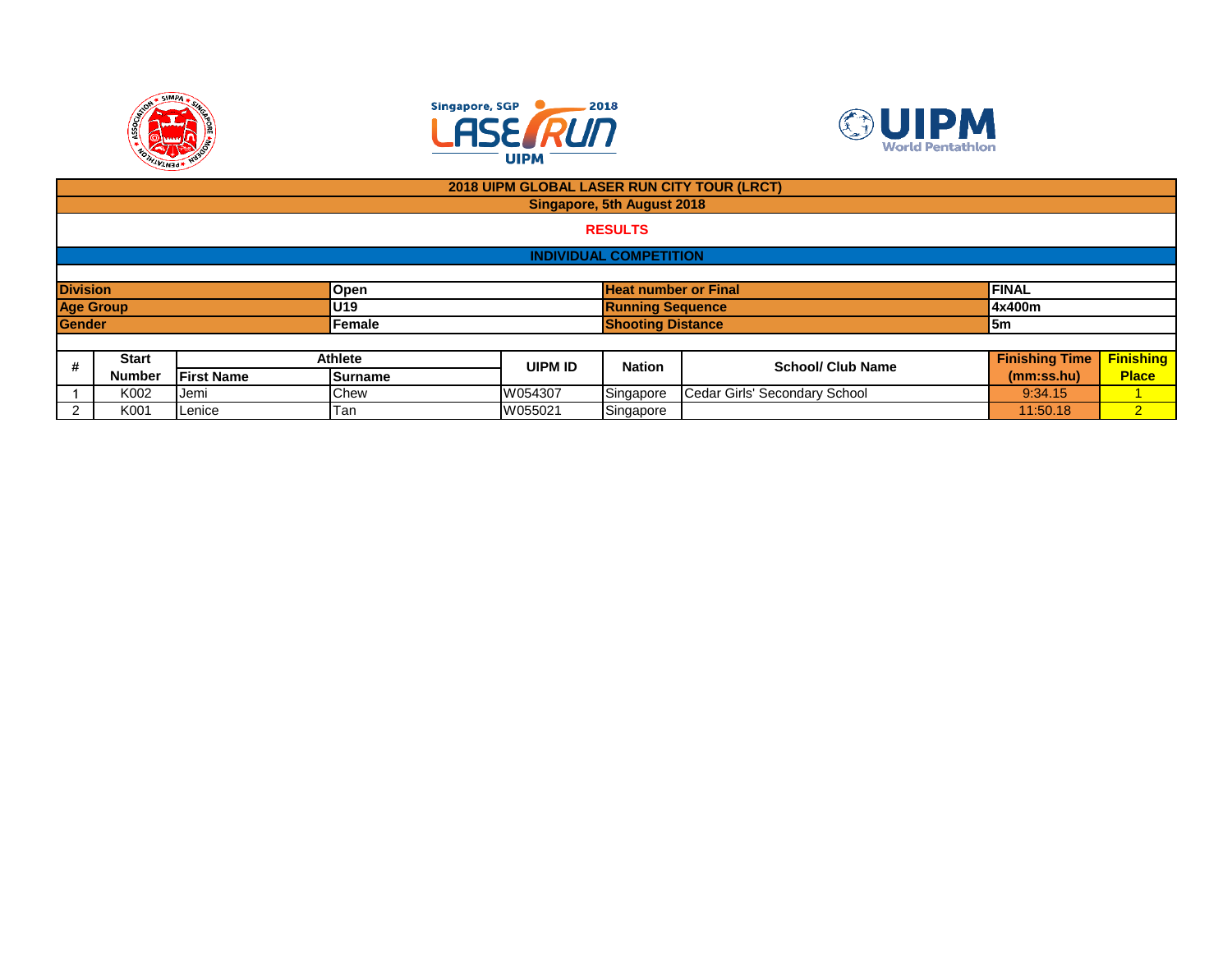





|                |                         |                        |                | 2018 UIPM GLOBAL LASER RUN CITY TOUR (LRCT) |                               |                             |                          |                       |                  |  |
|----------------|-------------------------|------------------------|----------------|---------------------------------------------|-------------------------------|-----------------------------|--------------------------|-----------------------|------------------|--|
|                |                         |                        |                |                                             | Singapore, 5th August 2018    |                             |                          |                       |                  |  |
| <b>RESULTS</b> |                         |                        |                |                                             |                               |                             |                          |                       |                  |  |
|                |                         |                        |                |                                             | <b>INDIVIDUAL COMPETITION</b> |                             |                          |                       |                  |  |
|                |                         |                        |                |                                             |                               |                             |                          |                       |                  |  |
|                | <b>Division</b><br>Open |                        |                |                                             |                               | <b>Heat number or Final</b> |                          |                       |                  |  |
|                | <b>Age Group</b>        |                        | <b>U</b> 19    |                                             | <b>Running Sequence</b>       |                             |                          | 4x400m                |                  |  |
| <b>Gender</b>  |                         |                        | Male           |                                             | <b>Shooting Distance</b>      |                             |                          | $\mathsf{I5m}$        |                  |  |
|                |                         |                        |                |                                             |                               |                             |                          |                       |                  |  |
| #              | <b>Start</b>            |                        | <b>Athlete</b> | <b>UIPM ID</b>                              | <b>Nation</b>                 |                             | <b>School/ Club Name</b> | <b>Finishing Time</b> | <b>Finishing</b> |  |
|                | <b>Number</b>           | <b>First Name</b>      | Surname        |                                             |                               |                             |                          | (mm:ss.hu)            | <b>Place</b>     |  |
|                | L001                    | Kittanon               | Kumpao         | M046596                                     | Thailand                      | <b>MPAT</b>                 |                          | 7:54.02               |                  |  |
|                | L002                    | <b>Emmanuel Reuben</b> | Stephen        | M055152                                     | India                         |                             |                          | 10:12.41              | $\overline{2}$   |  |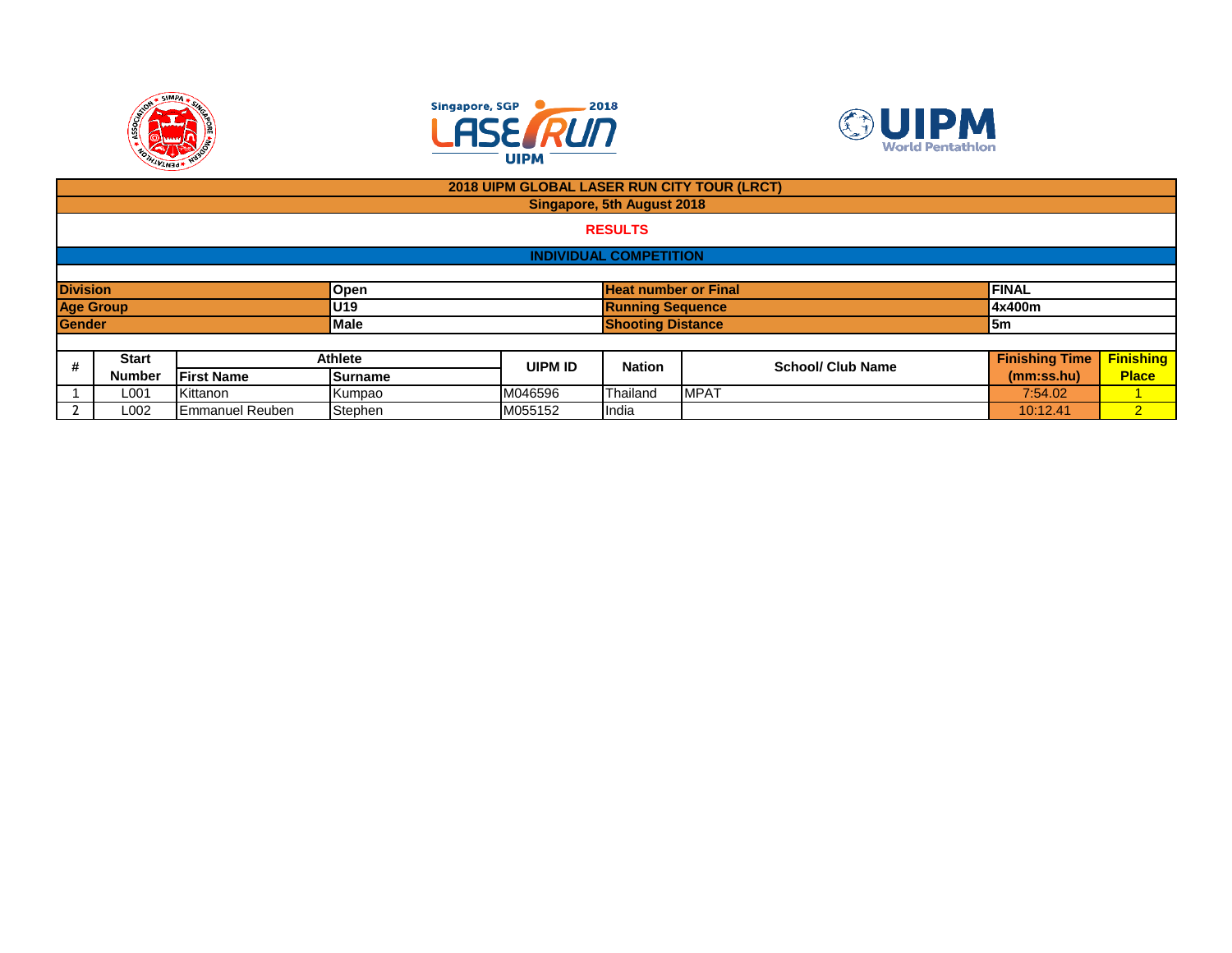





|                  | 2018 UIPM GLOBAL LASER RUN CITY TOUR (LRCT) |                    |                |                |                             |                          |                       |                  |  |  |
|------------------|---------------------------------------------|--------------------|----------------|----------------|-----------------------------|--------------------------|-----------------------|------------------|--|--|
|                  | <b>Singapore, 5th August 2018</b>           |                    |                |                |                             |                          |                       |                  |  |  |
|                  | <b>RESULTS</b>                              |                    |                |                |                             |                          |                       |                  |  |  |
|                  | <b>INDIVIDUAL COMPETITION</b>               |                    |                |                |                             |                          |                       |                  |  |  |
|                  |                                             |                    |                |                |                             |                          |                       |                  |  |  |
| <b>Division</b>  |                                             |                    | Open           |                | <b>Heat number or Final</b> |                          | <b>FINAL</b>          |                  |  |  |
| <b>Age Group</b> |                                             |                    | <b>Juniors</b> |                | <b>Running Sequence</b>     |                          | 4x400m                |                  |  |  |
| <b>Gender</b>    |                                             |                    | Female         |                | <b>Shooting Distance</b>    |                          | 5m                    |                  |  |  |
|                  |                                             |                    |                |                |                             |                          |                       |                  |  |  |
| #                | <b>Start</b><br><b>Athlete</b>              |                    |                | <b>UIPM ID</b> | <b>Nation</b>               | <b>School/ Club Name</b> | <b>Finishing Time</b> | <b>Finishing</b> |  |  |
|                  | <b>Number</b>                               | <b>IFirst Name</b> | Surname        |                |                             |                          | (mm:ss.hu)            | <b>Place</b>     |  |  |
|                  | Chin<br>Khar Yi<br>M001                     |                    |                | W055000        | Singapore                   |                          | 11:04.09              |                  |  |  |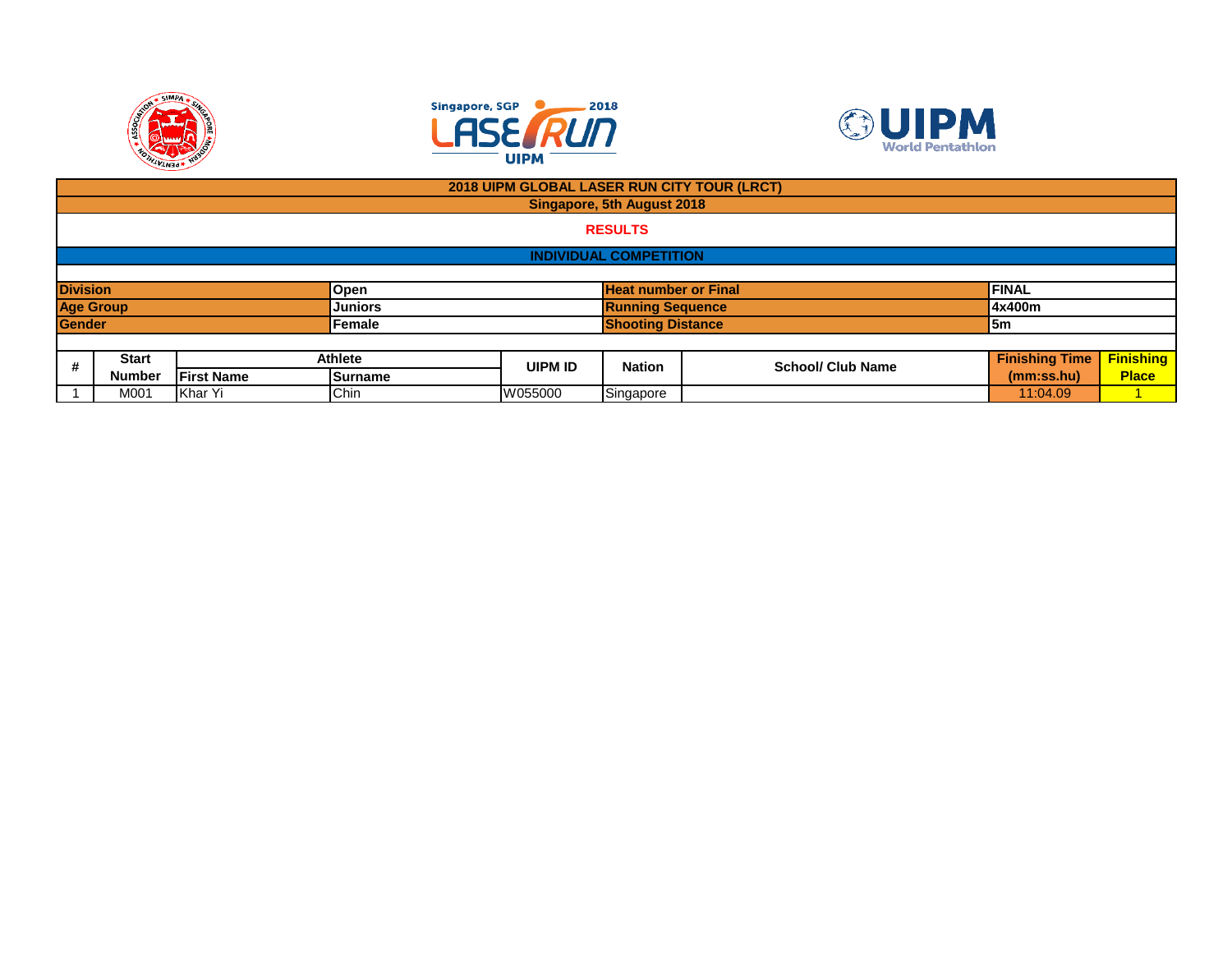





|                  | 2018 UIPM GLOBAL LASER RUN CITY TOUR (LRCT) |                   |                |                             |                         |                          |                       |                  |  |
|------------------|---------------------------------------------|-------------------|----------------|-----------------------------|-------------------------|--------------------------|-----------------------|------------------|--|
|                  | Singapore, 5th August 2018                  |                   |                |                             |                         |                          |                       |                  |  |
|                  | <b>RESULTS</b>                              |                   |                |                             |                         |                          |                       |                  |  |
|                  | <b>INDIVIDUAL COMPETITION</b>               |                   |                |                             |                         |                          |                       |                  |  |
|                  |                                             |                   |                |                             |                         |                          |                       |                  |  |
| <b>Division</b>  |                                             |                   | Open           | <b>Heat number or Final</b> |                         |                          | <b>FINAL</b>          |                  |  |
| <b>Age Group</b> |                                             |                   | <b>Juniors</b> |                             | <b>Running Sequence</b> |                          | 4x400m                |                  |  |
| <b>Gender</b>    |                                             |                   | <b>IMale</b>   | <b>Shooting Distance</b>    |                         |                          | 5m                    |                  |  |
|                  |                                             |                   |                |                             |                         |                          |                       |                  |  |
| #                | <b>Start</b>                                |                   | Athlete        | <b>UIPM ID</b>              | <b>Nation</b>           | <b>School/ Club Name</b> | <b>Finishing Time</b> | <b>Finishing</b> |  |
|                  | <b>Number</b>                               | <b>First Name</b> | Surname        |                             |                         |                          | (mm:ss.hu)            | <b>Place</b>     |  |
|                  | N001                                        | Leander           | Yong           | M053036                     | Singapore               |                          | 7:32.24               |                  |  |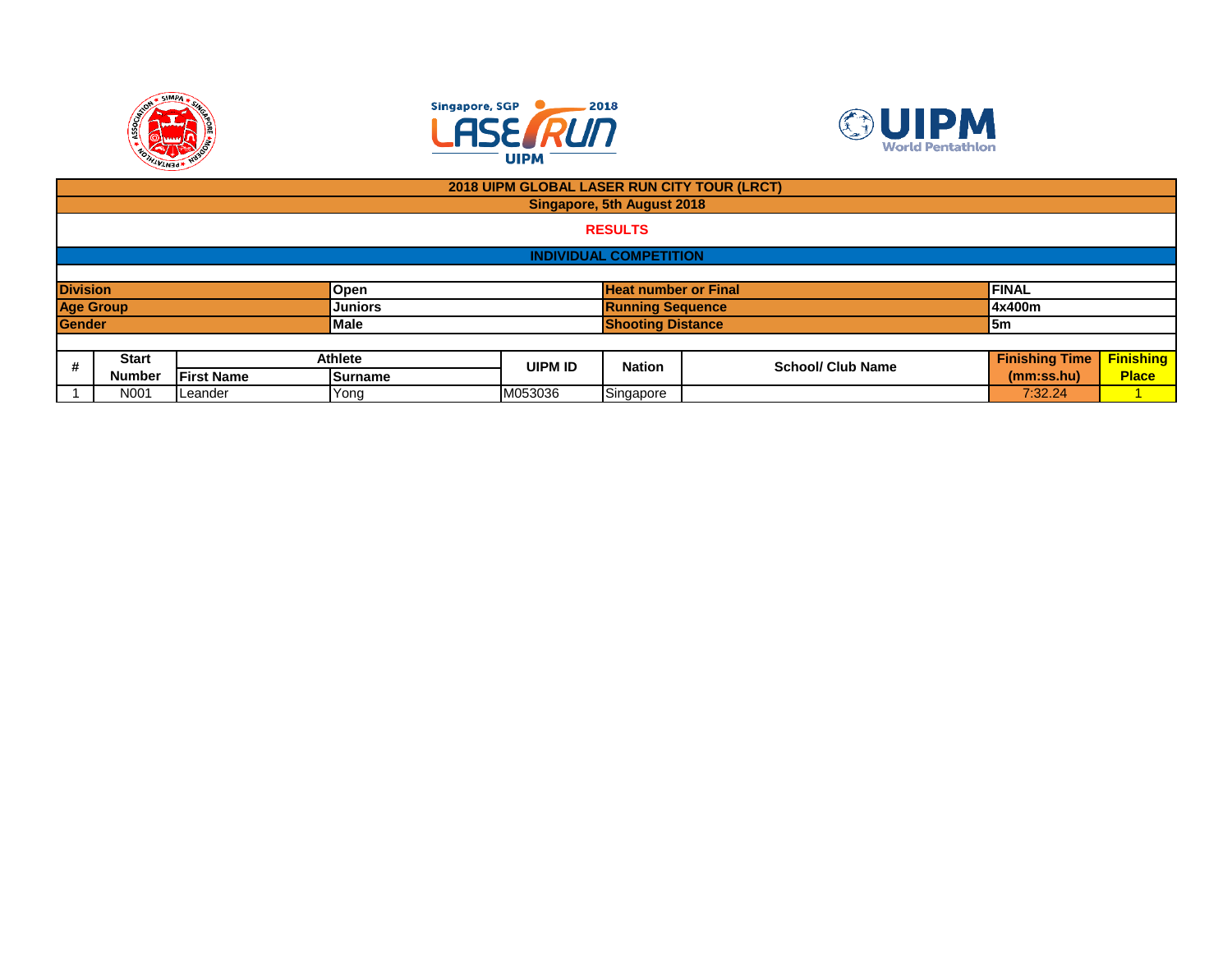





|                 |                  |                   |                | 2018 UIPM GLOBAL LASER RUN CITY TOUR (LRCT) |                                   |                            |                       |                  |  |  |  |
|-----------------|------------------|-------------------|----------------|---------------------------------------------|-----------------------------------|----------------------------|-----------------------|------------------|--|--|--|
|                 |                  |                   |                |                                             | <b>Singapore, 5th August 2018</b> |                            |                       |                  |  |  |  |
|                 | <b>RESULTS</b>   |                   |                |                                             |                                   |                            |                       |                  |  |  |  |
|                 |                  |                   |                |                                             | <b>INDIVIDUAL COMPETITION</b>     |                            |                       |                  |  |  |  |
|                 |                  |                   |                |                                             |                                   |                            |                       |                  |  |  |  |
| <b>Division</b> |                  |                   | Open           |                                             | <b>Heat number or Final</b>       |                            | <b>FINAL</b>          |                  |  |  |  |
|                 | <b>Age Group</b> |                   | <b>Seniors</b> |                                             | <b>Running Sequence</b>           |                            | 4x400m                |                  |  |  |  |
| Gender          |                  |                   | Female         |                                             | <b>Shooting Distance</b>          |                            | 5m                    |                  |  |  |  |
|                 |                  |                   |                |                                             |                                   |                            |                       |                  |  |  |  |
| #               | <b>Start</b>     |                   | <b>Athlete</b> | <b>UIPM ID</b>                              | <b>Nation</b>                     | <b>School/ Club Name</b>   | <b>Finishing Time</b> | <b>Finishing</b> |  |  |  |
|                 | <b>Number</b>    | <b>First Name</b> | <b>Surname</b> |                                             |                                   |                            | (mm:ss.hu)            | <b>Place</b>     |  |  |  |
|                 | P015             | Shermaine Kaixin  | Tung           | W049405                                     | Singapore                         |                            | 8:24.88               | $\overline{1}$   |  |  |  |
| $\overline{2}$  | P006             | Yi Hui Shermin    | Soh            | W054317                                     | Singapore                         |                            | 9:52.10               | $\overline{2}$   |  |  |  |
| 3               | P011             | Yu Quan           | Yap            | W054327                                     | Singapore                         |                            | 10:02.04              | 3                |  |  |  |
| 4               | P010             | Vivien            | Chen           | W047232                                     | Malaysia                          | Modern Pentathlon Malaysia | 10:12.84              | 4                |  |  |  |
| 5               | P001             | Jane              | Cheong         | W053028                                     | Singapore                         |                            | 10:37.90              | $5\overline{)}$  |  |  |  |
| 6               | P003             | Wendy             | Zhao           | W054301                                     | Singapore                         | Triadventure               | 11:02.20              | $6\overline{6}$  |  |  |  |
| 7               | P005             | Jing Yun          | Tay            | W054316                                     | Singapore                         |                            | 11:19.29              | $\overline{7}$   |  |  |  |
| 8               | P012             | Jane              | Fischer        | W054329                                     | Singapore                         |                            | 11:25.42              | 8                |  |  |  |
| 9               | P004             | Chung Hua         | Siong          | W054303                                     | Singapore                         | Triadventure               | 11:26.30              | 9                |  |  |  |
| 10              | P009             | Kaisi             | Ang            | W054324                                     | Singapore                         |                            | 11:41.83              | 10               |  |  |  |
| 11              | P014             | Grace             | Goh            | W054458                                     | Singapore                         |                            | 12:20.79              | 11               |  |  |  |
| 12              | P007             | Qiumei            | Goh            | W054322                                     | Singapore                         |                            | 13:09.36              | 12               |  |  |  |
| 13              | P008             | Qiuying           | Goh            | W054323                                     | Singapore                         |                            | 14:31.05              | 13               |  |  |  |
| 14              | P002             | Sharon            | Khoo           | W053032                                     | Singapore                         |                            | <b>DNS</b>            | $\blacksquare$   |  |  |  |
| 15              | P013             | Claire            | Miller         | W054332                                     | Singapore                         |                            | <b>DNS</b>            |                  |  |  |  |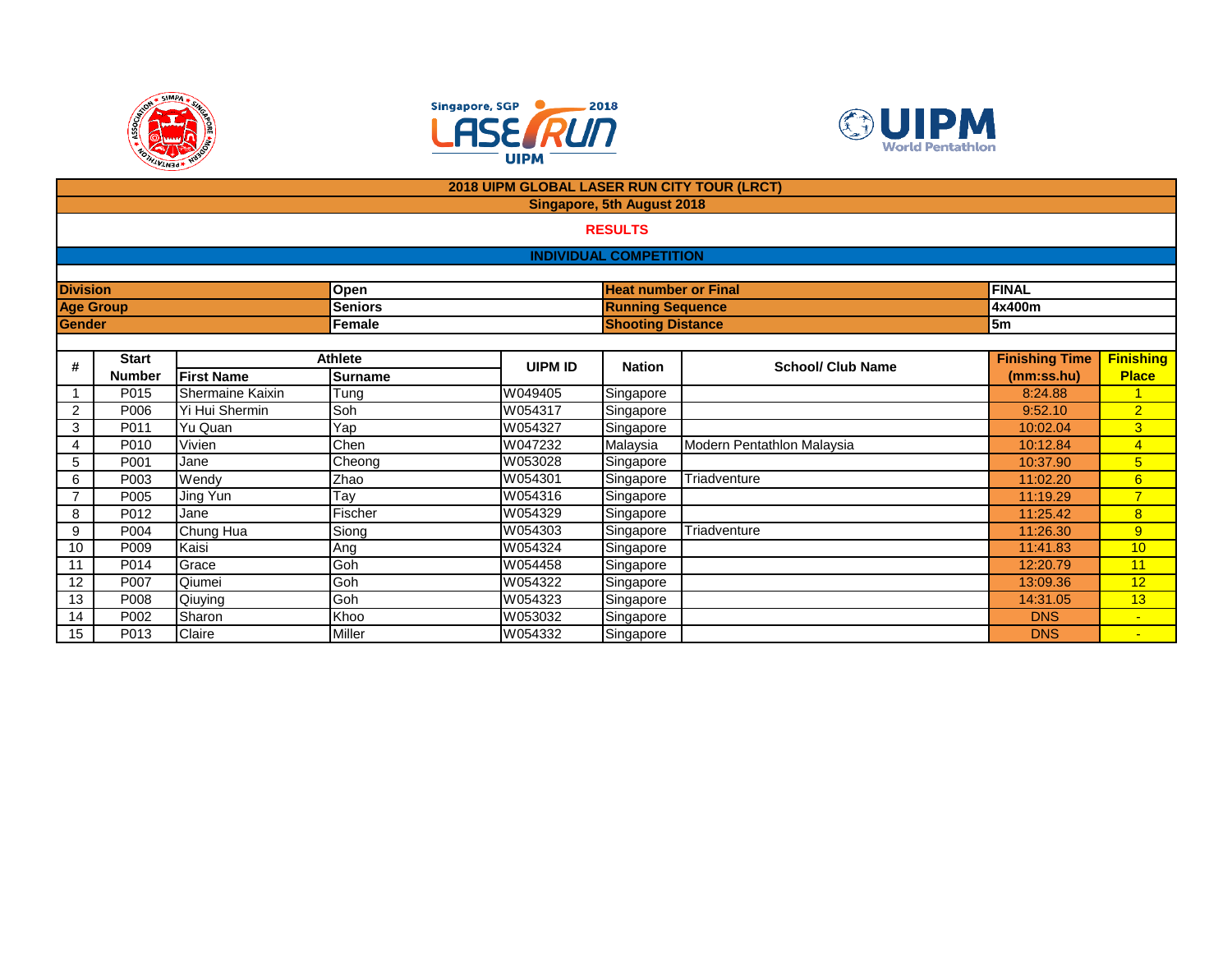





|                 |                  |                              |                  | <b>2018 UIPM GLOBAL LASER RUN CITY TOUR (LRCT)</b> |                               |                                 |                        |                                  |
|-----------------|------------------|------------------------------|------------------|----------------------------------------------------|-------------------------------|---------------------------------|------------------------|----------------------------------|
|                 |                  |                              |                  |                                                    | Singapore, 5th August 2018    |                                 |                        |                                  |
|                 |                  |                              |                  |                                                    | <b>RESULTS</b>                |                                 |                        |                                  |
|                 |                  |                              |                  |                                                    | <b>INDIVIDUAL COMPETITION</b> |                                 |                        |                                  |
|                 |                  |                              |                  |                                                    |                               |                                 |                        |                                  |
| <b>Division</b> |                  |                              | Open             |                                                    | <b>Heat number or Final</b>   |                                 | <b>FINAL</b>           |                                  |
|                 | <b>Age Group</b> |                              | <b>Seniors</b>   |                                                    | <b>Running Sequence</b>       |                                 | 4x400m                 |                                  |
| Gender          |                  |                              | <b>Male</b>      |                                                    | <b>Shooting Distance</b>      |                                 | 5 <sub>m</sub>         |                                  |
|                 |                  |                              |                  |                                                    |                               |                                 |                        |                                  |
| #               | <b>Start</b>     |                              | <b>Athlete</b>   | <b>UIPM ID</b>                                     | <b>Nation</b>                 | <b>School/ Club Name</b>        | <b>Finishing Time</b>  | <b>Finishing</b>                 |
|                 | <b>Number</b>    | <b>First Name</b>            | <b>Surname</b>   |                                                    |                               |                                 | (mm:ss.hu)             | <b>Place</b>                     |
|                 | Q005             | Kendrick                     | Tay              | M053031                                            | Singapore                     |                                 | 7:19.13                |                                  |
| 2               | Q002             | Kiat Xuan                    | Kok              | M044140                                            | Singapore                     |                                 | 7:45.49                | $\overline{2}$                   |
| 3               | Q013             | Zhi Xuan                     | Chong            | M054334                                            | Singapore                     |                                 | 7:57.57                | $\overline{3}$                   |
| 4               | Q012             | Jonathan                     | <b>Harte</b>     | M054331                                            | Singapore                     |                                 | 7:59.73                | $\overline{4}$                   |
| 5               | Q011             | Gen Lin                      | Foo              | M054330                                            | Singapore                     |                                 | 8:12.45                | $5\overline{)}$                  |
| 6               | Q016             | Jerry                        | Chua             | M054456                                            | Singapore                     |                                 | 8:36.50                | 6                                |
| $\overline{7}$  | Q004             | Rui Feng                     | Seet             | M053030                                            | Singapore                     |                                 | 8:38.11                | $\overline{7}$                   |
| 8               | Q007             | Johnson                      | Lim              | M053035                                            | Singapore                     |                                 | 8:48.98                | 8                                |
| 9               | Q006             | Yee Tat                      | Lim              | M053034                                            | Singapore                     |                                 | 8:50.46                | 9                                |
| 10              | Q010             | Marvin                       | Lee              | M054302                                            | Singapore                     | Triadventure                    | 9:18.10                | 10                               |
| 11              | Q008             | <b>Boon Mena</b>             | Pok              | M053037                                            | Singapore                     |                                 | 9:38.11                | 11                               |
| 12              | Q014             | <b>Mohd Hisham</b>           |                  | M054452                                            | Singapore                     | <b>Altamis</b>                  | 9:45.16                | 12                               |
| 13              | Q015             | <b>Ariff Budiman</b>         |                  | M054454                                            | Singapore                     | Altamis                         | 10:04.39               | 13                               |
| 14              | Q018             | Lewis                        | Chew             | M055074                                            | Singapore                     | National Youth Sports Institute | 10:51.00               | 14                               |
| 15              | Q019             | <b>Matthew</b><br><b>Ben</b> | Wylde<br>Arthur  | M055075<br>M053022                                 | <b>British</b>                | National Youth Sports Institute | 11:24.12               | 15                               |
| 16              | Q001<br>Q003     | Muhammad Ismail              | Mahmood          | M053027                                            | Singapore                     |                                 | 11:42.34<br><b>DNS</b> | 16                               |
| 17<br>18        | Q009             | Jiawei                       | Ho               | M053038                                            | Singapore                     |                                 | <b>DNS</b>             | $\blacksquare$<br>$\blacksquare$ |
| 19              | Q017             | <b>Muhammad Taufik</b>       | <b>Bin Munir</b> | M050847                                            | Singapore<br>Indonesia        | Arthayasa Pentathlon Team       | <b>DNS</b>             |                                  |
|                 |                  |                              |                  |                                                    |                               |                                 |                        |                                  |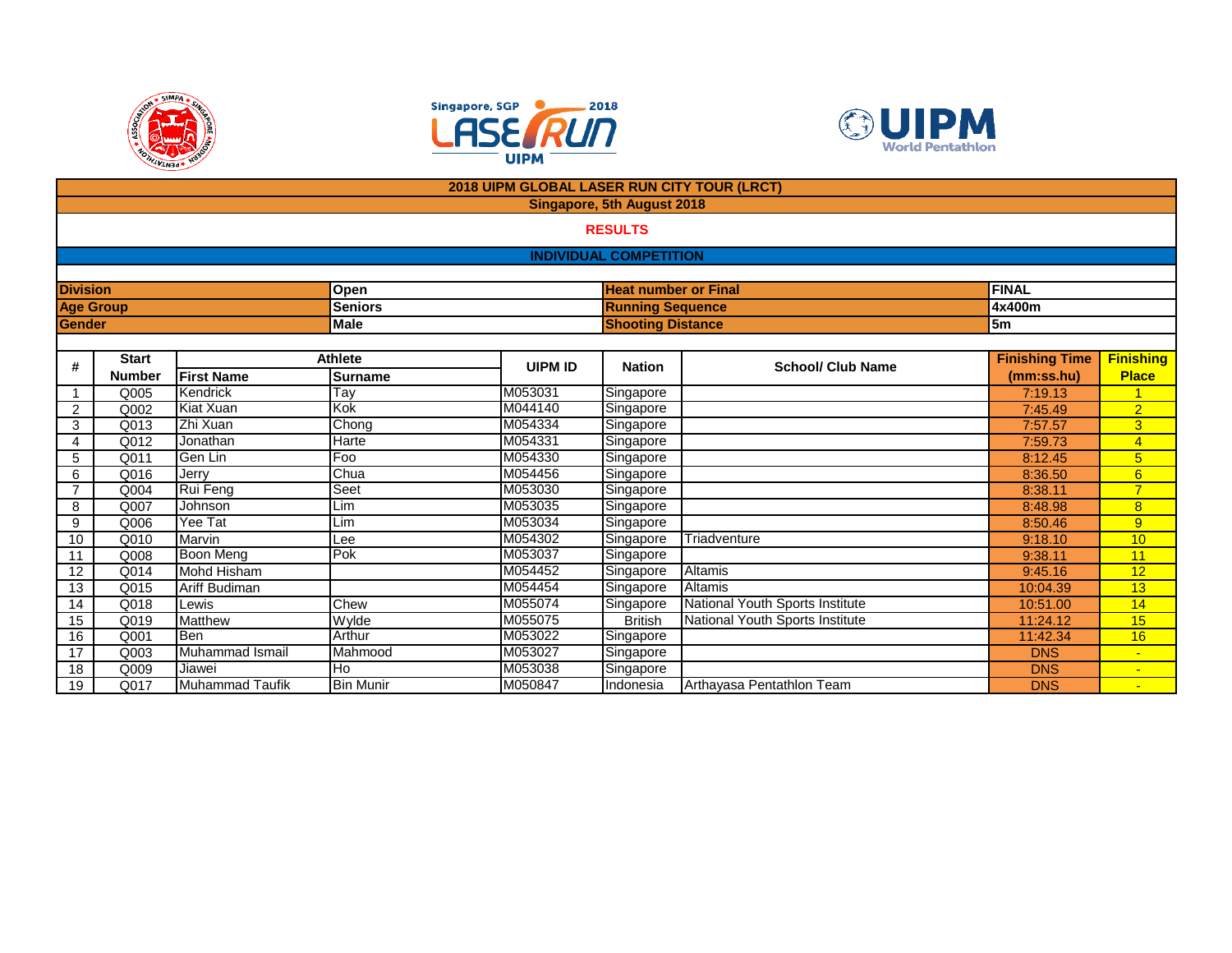





|                  |                            |                   |                | 2018 UIPM GLOBAL LASER RUN CITY TOUR (LRCT) |                               |                          |                       |                  |  |  |  |
|------------------|----------------------------|-------------------|----------------|---------------------------------------------|-------------------------------|--------------------------|-----------------------|------------------|--|--|--|
|                  | Singapore, 5th August 2018 |                   |                |                                             |                               |                          |                       |                  |  |  |  |
|                  | <b>RESULTS</b>             |                   |                |                                             |                               |                          |                       |                  |  |  |  |
|                  |                            |                   |                |                                             |                               |                          |                       |                  |  |  |  |
|                  |                            |                   |                |                                             | <b>INDIVIDUAL COMPETITION</b> |                          |                       |                  |  |  |  |
|                  |                            |                   |                |                                             |                               |                          |                       |                  |  |  |  |
| <b>Division</b>  |                            |                   | <b>Open</b>    |                                             | <b>Heat number or Final</b>   |                          | <b>FINAL</b>          |                  |  |  |  |
| <b>Age Group</b> |                            |                   | Master 40+     |                                             | <b>Running Sequence</b>       |                          | 3x400m                |                  |  |  |  |
| Gender           |                            |                   | Female         |                                             |                               | <b>Shooting Distance</b> | <b>5m</b>             |                  |  |  |  |
|                  |                            |                   |                |                                             |                               |                          |                       |                  |  |  |  |
| #                | <b>Start</b>               |                   | <b>Athlete</b> | UIPM ID                                     | <b>Nation</b>                 | <b>School/ Club Name</b> | <b>Finishing Time</b> | <b>Finishing</b> |  |  |  |
|                  | <b>Number</b>              | <b>First Name</b> | <b>Surname</b> |                                             |                               |                          | (mm:ss.hu)            | <b>Place</b>     |  |  |  |
|                  | R001                       | Veronica          | Lim            | W053023                                     | Singapore                     |                          | 7:17.56               |                  |  |  |  |
| $\overline{2}$   | R002                       | Siow Nee          | Loh            | W053024                                     | Singapore                     |                          | 7:18.03               | $\overline{2}$   |  |  |  |
| 3                | R006                       | Katherine         | Lim            | W054305                                     | Singapore                     | Triadventure             | 7:39.20               | 3                |  |  |  |
| 4                | R003                       | Teri              | Νg             | W053033                                     | Singapore                     | Teri Ng                  | 8:20.35               | $\overline{4}$   |  |  |  |
| 5                | R004                       | Anita             | Abdul Gani     | W054300                                     | Singapore                     | Triadventure             | 8:30.72               | 5                |  |  |  |
| 6                | R005                       | Jacquelynne       | Tan            | W054304                                     | Singapore                     | Triadventure             | <b>DNS</b>            | $\sim$           |  |  |  |
|                  | R007                       | Roslyn            | Rosejos        | W054320                                     | Singapore                     |                          | <b>DNS</b>            | $\sim$           |  |  |  |
| 8                | R008                       | Louise            | Spearing       | W054333                                     | Singapore                     |                          | <b>DNS</b>            | $\blacksquare$   |  |  |  |
| 9                | R009                       | Melba             | Vergara        | W054450                                     | Phillippines Altamis          |                          | <b>DNS</b>            | $\sim$           |  |  |  |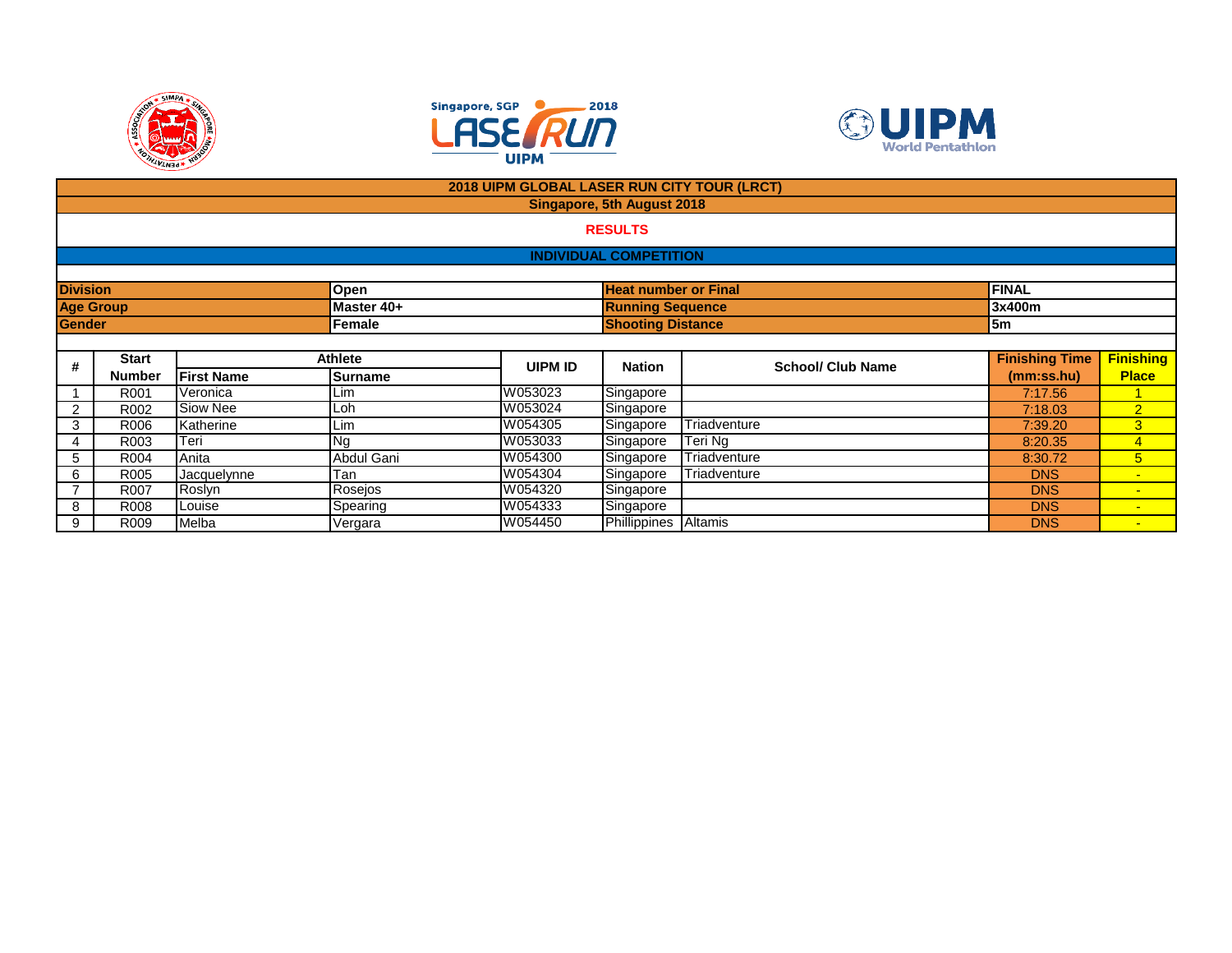





|                 |                  |                    |                | 2018 UIPM GLOBAL LASER RUN CITY TOUR (LRCT) |                                   |                          |                       |                  |
|-----------------|------------------|--------------------|----------------|---------------------------------------------|-----------------------------------|--------------------------|-----------------------|------------------|
|                 |                  |                    |                |                                             | <b>Singapore, 5th August 2018</b> |                          |                       |                  |
|                 |                  |                    |                |                                             | <b>RESULTS</b>                    |                          |                       |                  |
|                 |                  |                    |                |                                             | <b>INDIVIDUAL COMPETITION</b>     |                          |                       |                  |
|                 |                  |                    |                |                                             |                                   |                          |                       |                  |
| <b>Division</b> |                  |                    | Open           |                                             | <b>Heat number or Final</b>       |                          | <b>FINAL</b>          |                  |
|                 | <b>Age Group</b> |                    | Master 40+     |                                             | <b>Running Sequence</b>           |                          | 3x400m                |                  |
| Gender          |                  |                    | Male           |                                             | <b>Shooting Distance</b>          |                          | 5m                    |                  |
|                 |                  |                    |                |                                             |                                   |                          |                       |                  |
| #               | <b>Start</b>     |                    | <b>Athlete</b> | <b>UIPM ID</b>                              | <b>Nation</b>                     | <b>School/ Club Name</b> | <b>Finishing Time</b> | <b>Finishing</b> |
|                 | <b>Number</b>    | <b>IFirst Name</b> | <b>Surname</b> |                                             |                                   |                          | (mm:ss.hu)            | <b>Place</b>     |
|                 | S005             | Chew Hua           | <b>Ng</b>      | M053040                                     | Singapore                         |                          | 5:56.87               | $\overline{1}$   |
| $\overline{2}$  | S003             | William            | Leow           | M044951                                     | Singapore                         |                          | 5:58.24               | $\overline{2}$   |
| 3               | S009             | Kai Ming           | Fan            | M054321                                     | Singapore                         |                          | 6:10.19               | 3                |
| 4               | S010             | Geok Loon          | Ching          | M054328                                     | Singapore                         |                          | 6:27.02               | $\overline{4}$   |
| 5               | S008             | Calvin Tuan Haw    | <b>Bok</b>     | M054315                                     | Singapore                         |                          | 7:01.49               | $5\overline{)}$  |
| 6               | S001             | Sadali             | Ami            | M053021                                     | Singapore                         |                          | 7:05.37               | 6                |
|                 | S002             | <b>Aldrin</b>      | Long           | M053025                                     | Singapore                         |                          | 7:13.16               |                  |
| 8               | S004             | Boon Keong         | Tan            | M053039                                     | Singapore                         |                          | 7:18.47               | 8                |
| 9               | S011             | Sanah              | Kiatcharoensuk | M053041                                     | Thailand                          | <b>MPAT</b>              | 7:30.81               | 9                |
| 10              | S012             | Keith              | Teo            | M054445                                     | Singapore                         | Altamis                  | 7:51.45               | 10 <sup>°</sup>  |
| 11              | S006             | Soon Chai          | <b>Ng</b>      | M054306                                     | Singapore                         | Triadventure             | <b>DNS</b>            | $\sim$           |
| 12              | S007             | Alex Teck Keng     | Tan            | M054314                                     | Singapore                         |                          | <b>DNS</b>            |                  |
| 13              | S013             | Mohd Zian          |                | M054448                                     | Singapore                         | Altamis                  | <b>DNS</b>            | $\blacksquare$   |
| 14              | S014             | Chiat Han          | Keng           | M044947                                     | Singapore                         |                          | <b>DNS</b>            | $\blacksquare$   |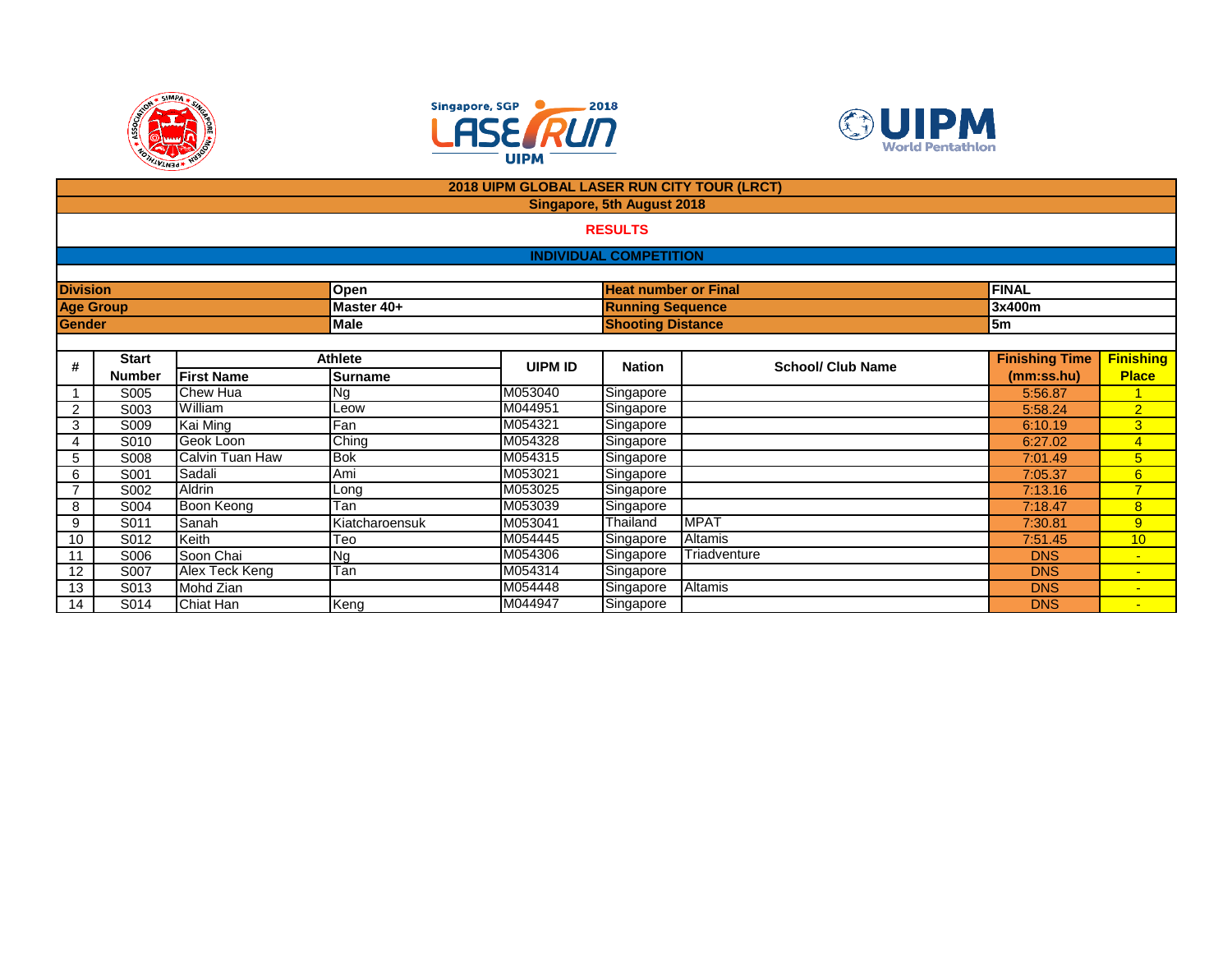





|                 | 2018 UIPM GLOBAL LASER RUN CITY TOUR (LRCT) |                   |            |         |                               |                          |                       |                  |  |  |
|-----------------|---------------------------------------------|-------------------|------------|---------|-------------------------------|--------------------------|-----------------------|------------------|--|--|
|                 | Singapore, 5th August 2018                  |                   |            |         |                               |                          |                       |                  |  |  |
|                 | <b>RESULTS</b>                              |                   |            |         |                               |                          |                       |                  |  |  |
|                 |                                             |                   |            |         | <b>INDIVIDUAL COMPETITION</b> |                          |                       |                  |  |  |
|                 |                                             |                   |            |         |                               |                          |                       |                  |  |  |
| <b>Division</b> |                                             |                   | Open       |         | <b>Heat number or Final</b>   |                          | <b>FINAL</b>          |                  |  |  |
|                 | <b>Age Group</b>                            |                   | Master 50+ |         | <b>Running Sequence</b>       |                          | 3x400m                |                  |  |  |
| <b>Gender</b>   |                                             |                   | Female     |         | <b>Shooting Distance</b>      |                          | l5m                   |                  |  |  |
|                 |                                             |                   |            |         |                               |                          |                       |                  |  |  |
| #               | <b>Start</b>                                |                   | Athlete    | UIPM ID | <b>Nation</b>                 | <b>School/ Club Name</b> | <b>Finishing Time</b> | <b>Finishing</b> |  |  |
|                 | <b>Number</b>                               | <b>First Name</b> | Surname    |         |                               |                          | (mm:ss.hu)            | <b>Place</b>     |  |  |
|                 | T001                                        | Pui Fun           | Poon       | W054318 | Singapore                     |                          | 8:40.21               |                  |  |  |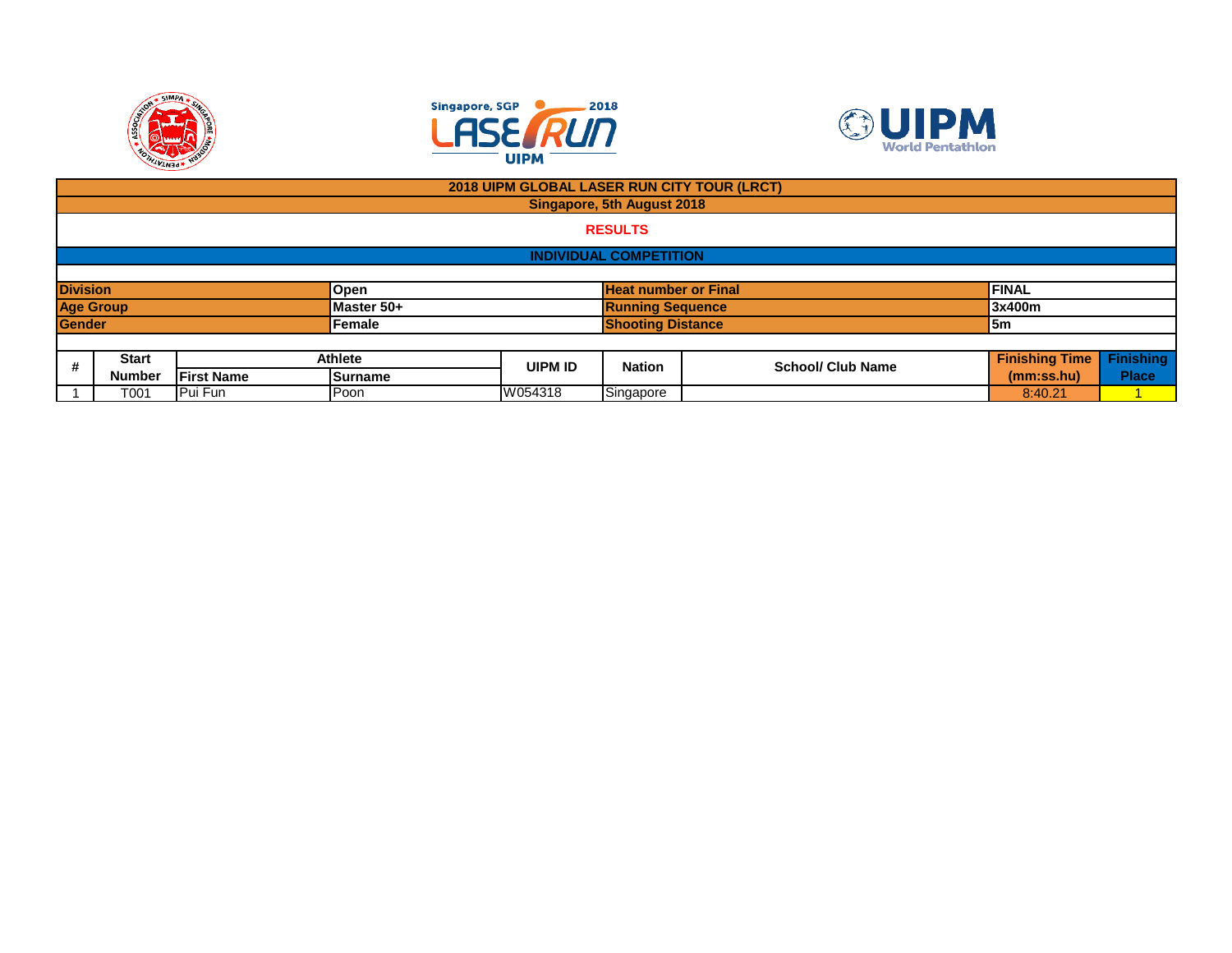





|                  |               |                   |                         | 2018 UIPM GLOBAL LASER RUN CITY TOUR (LRCT) |                               |                          |                       |                  |  |
|------------------|---------------|-------------------|-------------------------|---------------------------------------------|-------------------------------|--------------------------|-----------------------|------------------|--|
|                  |               |                   |                         |                                             | Singapore, 5th August 2018    |                          |                       |                  |  |
|                  |               |                   |                         |                                             | <b>RESULTS</b>                |                          |                       |                  |  |
|                  |               |                   |                         |                                             | <b>INDIVIDUAL COMPETITION</b> |                          |                       |                  |  |
|                  |               |                   |                         |                                             |                               |                          |                       |                  |  |
| <b>Division</b>  |               |                   | Open                    |                                             | <b>Heat number or Final</b>   |                          | <b>FINAL</b>          |                  |  |
| <b>Age Group</b> |               |                   | Master 50+              |                                             | <b>Running Sequence</b>       |                          | 3x400m                |                  |  |
| <b>Gender</b>    |               |                   | Male                    |                                             | <b>Shooting Distance</b>      |                          |                       | <b>5m</b>        |  |
|                  |               |                   |                         |                                             |                               |                          |                       |                  |  |
| #                | <b>Start</b>  |                   | <b>Athlete</b>          | <b>UIPM ID</b>                              | <b>Nation</b>                 | <b>School/ Club Name</b> | <b>Finishing Time</b> | <b>Finishing</b> |  |
|                  | <b>Number</b> | <b>First Name</b> | <b>Surname</b>          |                                             |                               |                          | (mm:ss.hu)            | <b>Place</b>     |  |
|                  | U002          | Howard            | Kim                     | M044946                                     | Singapore                     |                          | 6:00.92               |                  |  |
| 2                | U003          | Suriyan           | Samranjai               | M053042                                     | Thailand                      | <b>MPAT</b>              | 6:21.72               | $\overline{2}$   |  |
| 3                | U001          | Chun Guan         | Lek                     | M053029                                     | Singapore                     |                          | 7:04.66               | 3                |  |
| 4                | U004          | Haw Lin           | $\overline{\text{Tan}}$ | M055020                                     | Singapore                     |                          | 11:02.79              | 4                |  |